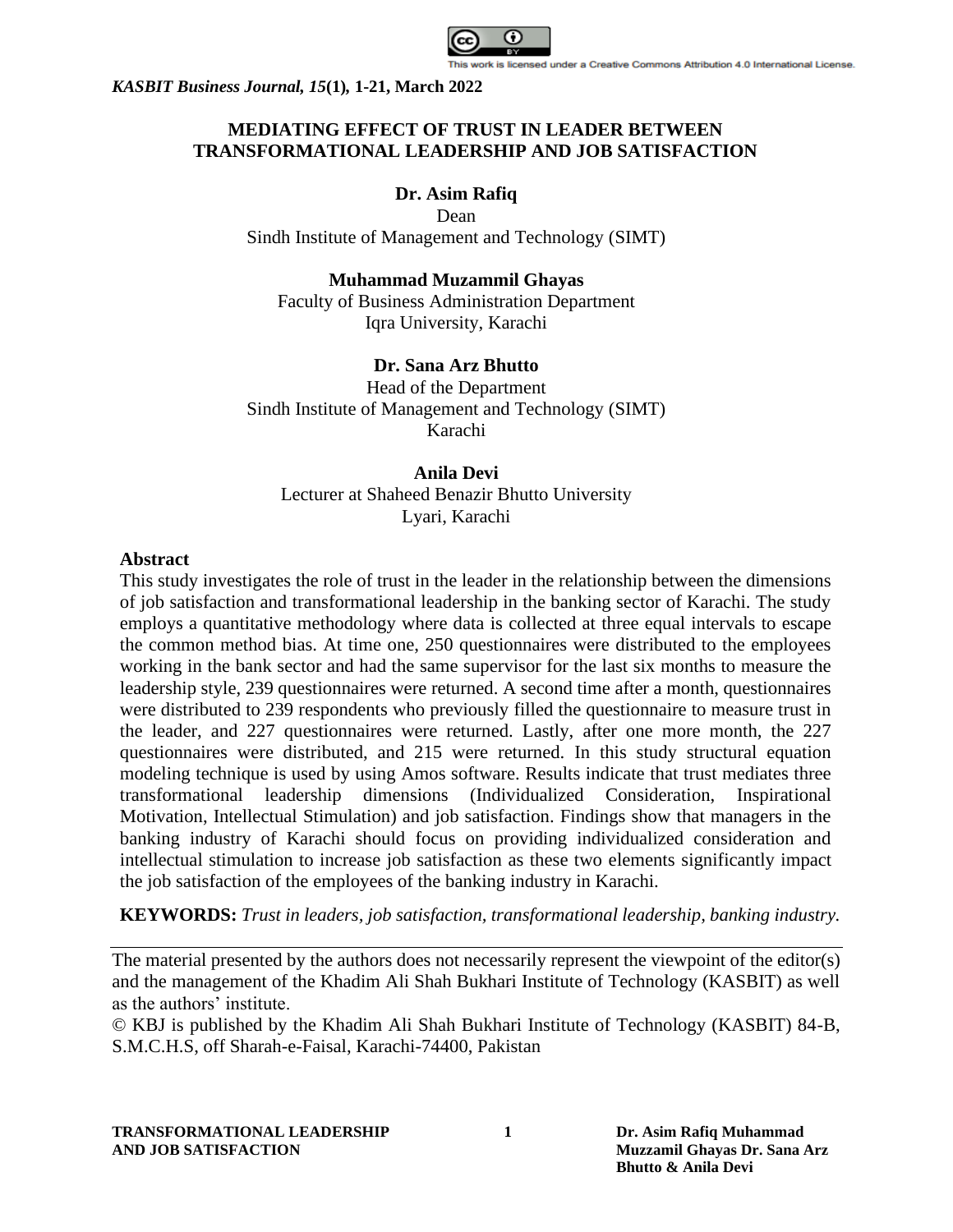

## **INTRODUCTION**

In recent years, firms that facing the challenges of globalization and have to face diversity among the workforce, have proposed the importance of human resource competencies. It is now becoming a difficult job to organize and lead people who are physiologically and culturally different, which creates issues of satisfaction of the employees towards their jobs. Some feel that lack of trust between the followers and the leaders is the basic problem. Albion and Gagliardi (2007) argued that the management of employees and subordinates in any organization is largely dependent on the leader's ability to create a bond between the employees that are required to make people work together. Today, organizations are worried about their leadership practices (Bushra, Ahmad, & Naveed, 2011). It is because leadership is crucial as it is an essential factor in orienting the followers toward positive behavior and attitudes in an organization (Rao-Nicholson, Khan, Akhtar, &Mer-chant, 2016; Smithikrai & Suwan-nadet, 2018; Van Knippenberg, 2020; Peng& Kim, 2020; Lord, Epitropaki, Foti, & Hansbrough, 2020).

Organizations need teamwork, cooperation, and clear contact among employees and leaders to succeed in their long and short-term goals. Furthermore, an organization's primary focus is on those factors that can bring success to an organization. This is only possible when there is a good and trustworthy leader. When the followers have faith and trust in their leaders, they have fewer insecurities regarding their job. This creates the perception that there is justice in the organization which results in employee satisfaction. The more trust employees have in their leaders, the more productive they are and have better outcomes because they enjoy their work. This trust plays an essential role between employees and the leader and how satisfied employees are with their job and the working environment, thus resulting in feeling respect and trust towards their leader and motivation to do more work than expected (Yukl, 1989).

Ramos (2014) found transformational leadership to be related to job satisfaction. This proved the fact that the transactional leadership style can be counterproductive as it may inversely affect job satisfaction. Furthermore, it is realized that if one can also achieve the goals by using social relations between a leader and his followers, then it is certainly unnecessary to use force. Social exchange refers to the exchange of power and builds trust between the leader and their followers. Even if there are no tangible benefits, these social exchange benefits are most valuable for the followers. According to Gouldner (1960), social exchange theory provides trust, support, and tangible and intangible benefits. When followers realize this, they develop an obligation to deliver according to the leader's requirements. Blau (1964) revealed that "social exchange is built by exchanging trust between two individuals if one individual trust another and he gets the same response from the other." Thus, social exchange is not a contract or agreement between the two individuals like an economic exchange. It is about creating a conducive working environment.

There are many types of research on the relationship between transformational leadership and jobs satisfaction (Aydogmus et al., 2018; Bayram&Dinç, 2015; Darshan, 2011; Hanaysha et al., 2012; Insan et al., 2013; Kimura, 2012; Long et al., 2014; Omar &Hussin, 2013; Prabowo et al., 2018) in different industries of different countries. Bushra et al. (2011) studied the effect of these two variables with other variables in the banking sector of Lahore. Some researchers also studied that promoting trust affects leadership and employee satisfaction (Bass, 1990; Hogan, Curphy, & Hogan, 1994), but no one examined the trust in leaders as a mediator between job satisfaction and four variables of transformational leadership. This research pursues to explain the mediation of trust between these variables in the banking industry of Karachi.

As Pakistan's economy and the banking industry face problems due to instability and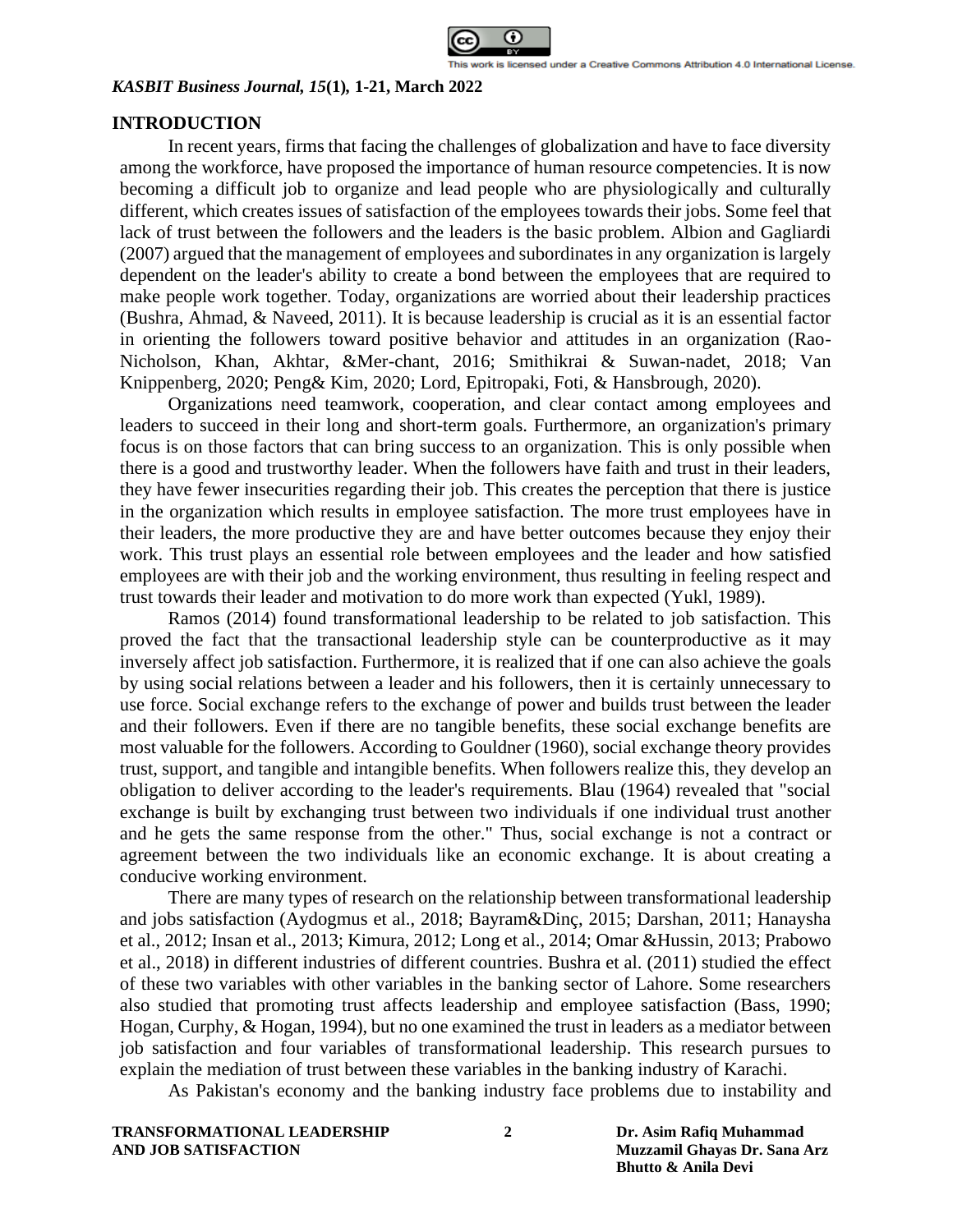

competition, they primarily compete on human resource competency. The organizations look for the competencies which can develop a competitive advantage. As it is also found that if you lose human resources, you will lose your competitive edge. Therefore, businesses look to find a competitive advantage in human resources. For this, they are looking forward to how to utilize their human resources effectively and efficiently. So is the case of the banking sector of Karachi.

Many leadership styles are practiced and exist in the banking industry of Karachi, which have a noteworthy effect on job satisfaction. This study is focused on studying the transformational leadership style because there's one crucial factor present, i.e., trust, which plays a vital link in creating fulfillment in employees regarding their jobs, leader, and organization. Trust is the main factor that is used to build social relations. The leader invests by giving his followers attention, self-belief, and empowerment to generate job satisfaction. In return, he gets effective performance and his followers' satisfaction with the workplace (Dansereau, Alutto, & Yammarino 1984). According to a study by Cummings et al. (2010), leaders who only care about the work output and do not consider the situation their subordinates face usually fail to lead them and achieve their goals. This is because they lose the trust of subordinates and it becomes extremely difficult for the leaders to convince them to go beyond the call of their duties. Hence, there is a need to study trust in leadership. Therefore, this study seeks to test the role of trust in the leader in the relationship between transformational leadership and job satisfaction.

## **LITERATURE REVIEW AND HYPOTHESIS DEVELOPMENT**

This study is grounded on the concept of social exchange theory which states that people commonly have two types of associations; these are the relationships based on social exchange and the relations built based on economic exchange. The links created based on an economic exchange are typically built on the give and take basis and are primarily concerned about the monetary benefits. So if we contrast these two types of relationships, we can conclude that social exchange associations are more robust than economic exchange relations. It is primarily because these relations are typically built based on interpersonal relationships. Hence, these relations play a pivotal role in employee retention. Since the research aims to test the mediation of trust in the leader in the relationship between job satisfaction and transformational leadership, this research is primarily concerned with the social exchange theory. It is because transformational leadership practices and the resulting trust in the leader are a form of social exchange relation, resulting in job satisfaction.

# **LEADERSHIP**

Leadership is an essential element, which every organization wants in it. Without a leader, there is no direction, and without guidance, nothing can be achieved. Hence, one cannot ignore the importance of leadership. That is why this is a topic that different researchers widely study, and they give and define the importance of leadership in different styles. Jong and Hartog (2007) define leadership as persuading people to attain the preferred results by providing the right direction. The outcomes of an organization depend on the leader's ability to provide the way to achieve their goal. Lok and Crawford (2004) stated the achievement and disappointment of an organization critically depend on how the leadership performs there. Gill (2006) identified that motivating, stimulating, and encouraging the followers' leaders plays an essential role in getting key performance results. Furkan, Kara, Tascan, &Avsalli (2010) discusses the importance of

### **TRANSFORMATIONAL LEADERSHIP 3 Dr. Asim Rafiq Muhammad AND JOB SATISFACTION Muzzamil Ghayas Dr. Sana Arz**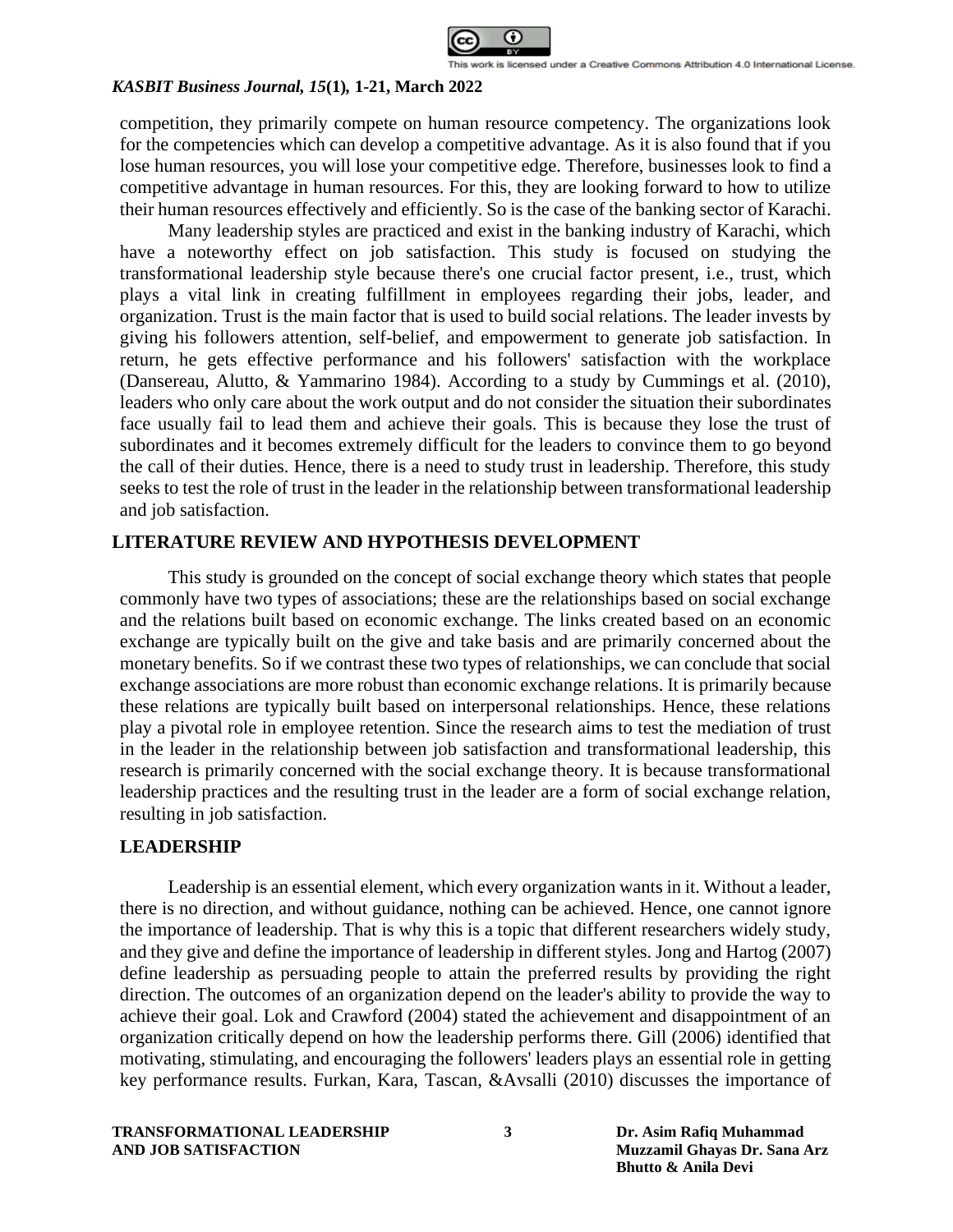

leadership by determining that there should be one person who always correctly guides them to achieve their aim and that person is the one who has leadership qualities. Similarly, we need someone at the workplace to guide us in the right direction to achieve our and the organization's goals and perform better, effectively, and efficiently for the organization (Wald, 2020).

Past studies about leadership show the different ways and approaches of leadership and emphasize other models of leadership like the "situational" & "contingency" models of leadership. According to Fiedler (1967), the best way to lead followers is context-sensitive leadership. This theory had been famous from the 1960s to the 1980s, which suggests that a leaders' diagnosis of a situation and the step he adopts in that situation is the key to effective leadership (Bryman, 1993).

However, after all these old theories, recent studies provide us with the complete and best leadership model identified as "transformational" and "transactional leadership" theories. "Transactional leaders are involved in regular emphasize on exchange connection with their employees" (Avolio & Bass, 2002; Bass & Avolio, 1993), while on the other hand, the transformational leaders are idealistic and keen, with a natural aptitude to inspire juniors (Howell & Avolio, 1993). It is also practical because it works on the social exchange theory connection between the follower and their leader.

## **TRANSFORMATIONAL LEADERSHIP**

Transformational leaders usually have high motivational levels, strong opinions, & dedication toward the goals. Bass (1985) argued leaders have an important role in enhancing the motivation of their followers. When individuals have trust in their leaders, they are keen to perform effectively & efficiently, even more than the hopes of their leaders. Schepers et al. (2005) stated that transformational leaders are the ones who make the employees think creatively and get the solutions to problems by analyzing them and performing different techniques and finding better solutions to solve them instead of giving up. Gill et al. (2006) stated that transformational leadership help in reducing stress among employees of an organization. Bass and Avolio (1995) show that transformational leadership is divided into four factors; intellectual stimulation, charismatic role-modeling, inspirational motivation, and individualized consideration. These types of leaders also provide a supportive working environment. Long et al. (2014) research shows that transformational leaders motivate their followers and offer a reputable background.

# **DIMENSIONS OF TRANSFORMATIONAL LEADERSHIP**

Transformational leadership is a multi-dimensional construct. Researchers (Bass & Avolio, 1990) argued it to be a four-dimensional construct. The first element of transformational leaders is Idealized influence. According to Bass and Avolio (1990), research revealed that Idealized Influence is another dimension of transformational leaders. The concept of idealized influence talks about a state where subordinates maintain respect and faith, which they show through dedication to the leader as they consider the leader their role model. Furthermore, Bass and Avolio (1990) defined Inspirational Motivation as to what degree a leader can provide the subordinates with the vision, helps the employees focus on their work, and make the employees think that their task is significant. Intellectual stimulation is the third leadership dimension which is transformational. Bass and Avolio (1990) claimed that Intellectual Stimulation is the magnitude of a leader who allows the subordinates to be inventive and creates a tolerant environment that nurtures the people to question their own and organizational value systems.

**TRANSFORMATIONAL LEADERSHIP 4 Dr. Asim Rafiq Muhammad AND JOB SATISFACTION Muzzamil Ghayas Dr. Sana Arz**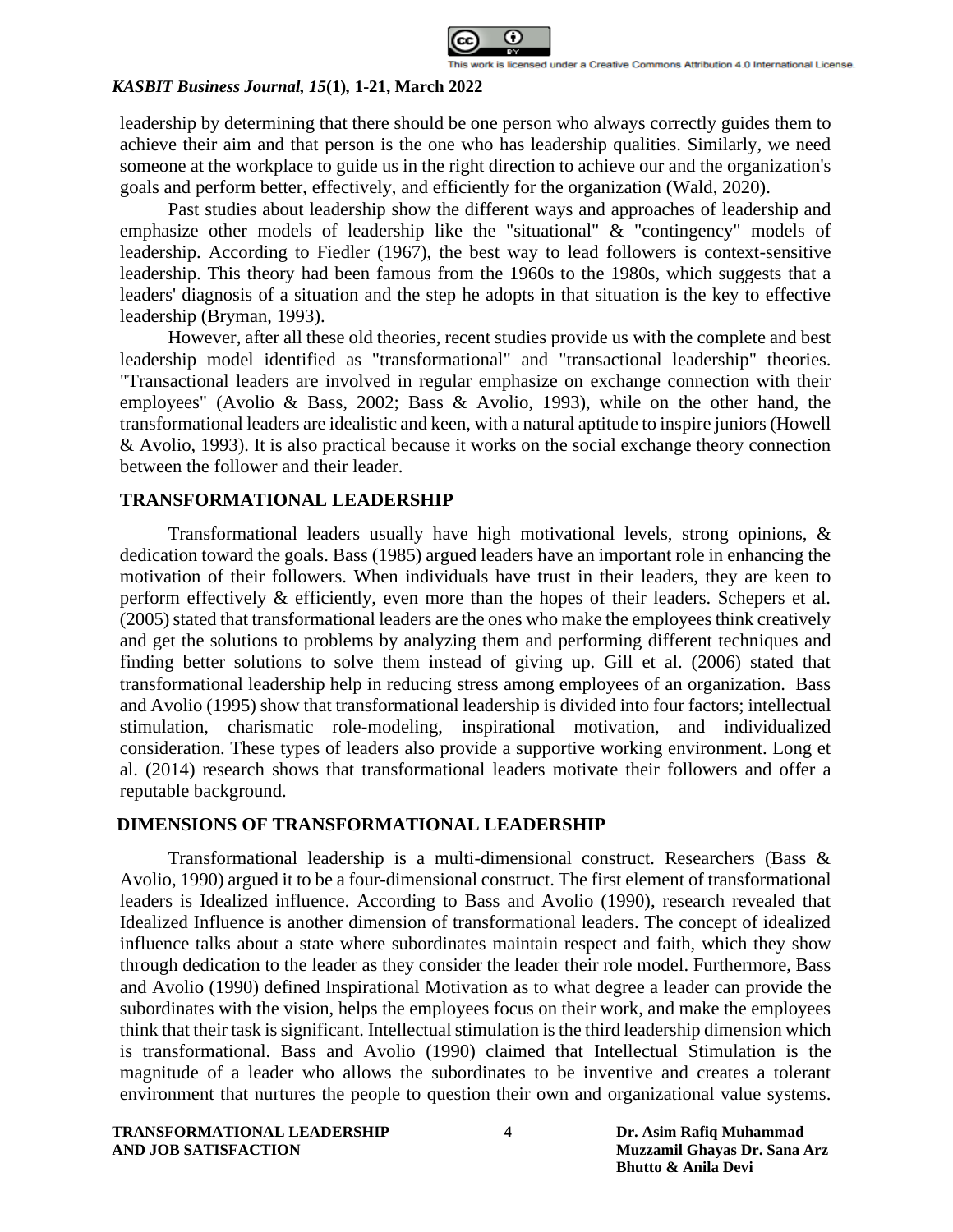

Whereas, the fourth element of leadership which is transformational is Individualized Consideration. Bass and Avolio (1990) argued about Individualized Consideration is to what degree a leader expresses his concern for the welfare of employees. It is also seen that the employees in China prefer leaders who exhibit the transformational leader traits by acting as an ideal and showing generosity (Farh & Cheng, 2000) and when the leader avoids their power to abuse and set an ideal example, and tend to work for the welfare of the employees then the employees also respond accordingly (Cheng et al., 2004; Chen et al., 2014; Su et al., 2019).

# **TRUST IN LEADER**

Trust is the most critical component of society and essential for the upbringing of any community or organization. When there is trust, there is dedication and motivation to do work efficiently (Hawley, 2012; Boser, 2018). Similarly, in a working environment or an organization, subordinates, leaders, and colleagues want trust between them; for this, many practices are performed to create that trust factor and get the most out of their human resources. There should be a trust factor between the leader and followers because it works as a binding force (Nanus, 1989). Trust is also important, whether it is teamwork or individual performance. Konovsky and Pugh (1994) described this logic, proposing that individuals and leaders who exchange social relationships; encourage employees to work more productively. Trust in leaders also plays a bottom-line role for groups and organizations. Davis et al. (2000) studied the connection of trust in the leader and found its effects on an organization's performance in terms of sales and profits. Trust also allows employees to be loyal to their workplace and have a long relationship with their organizations. Simons and McLean Parks (2001) also studied this relationship and found that trust in leaders affects employee turnover.

## **JOB SATISFACTION**

Job satisfaction is how the employee is happy and satisfied with his job. t is a topic that gains attention at all levels, whether in an organization or the field of research (Lu et al., 2005). Luthan's (2007) definition of job satisfaction is about an optimistic feeling that consequences from workers' positive feedback and experience. Spector (1997) added that it is an essential element of an organization. It is the feelings and attitudes that show how much people like their job. Nielsen et al. (2009) emphasize job satisfaction by stating that employee job satisfaction is the reaction and an emotional come out from experiencing the job. Nielsen et al. (2009) also added that an individual's motivation for work is one of the elements which decides whether he is satisfied or dissatisfied with his job.

Schermerhorn (1991) stated that emotions towards work depend on satisfaction with the job. The concept of satisfaction is divided into two types: general work satisfaction, which includes the employee's attitude to their position. The other is how the employee responds to different aspects of work like salary, rewards, and relationships with colleagues and leaders. According to Kerber and Cambell's (1987) perspective, employers must identify precise needs for employee performance improvement. The result of that can be fruitful for both organization and as well as employee efforts. Long et al. (2014), employees' job satisfaction is essential to sustain the productivity and efficiency of employees. To make an organization successful, you need to retain your best employees, which is only possible when satisfied with their jobs. Spector (2003) explored and got the result that the success of an organization is significantly connected with the employee's job satisfaction.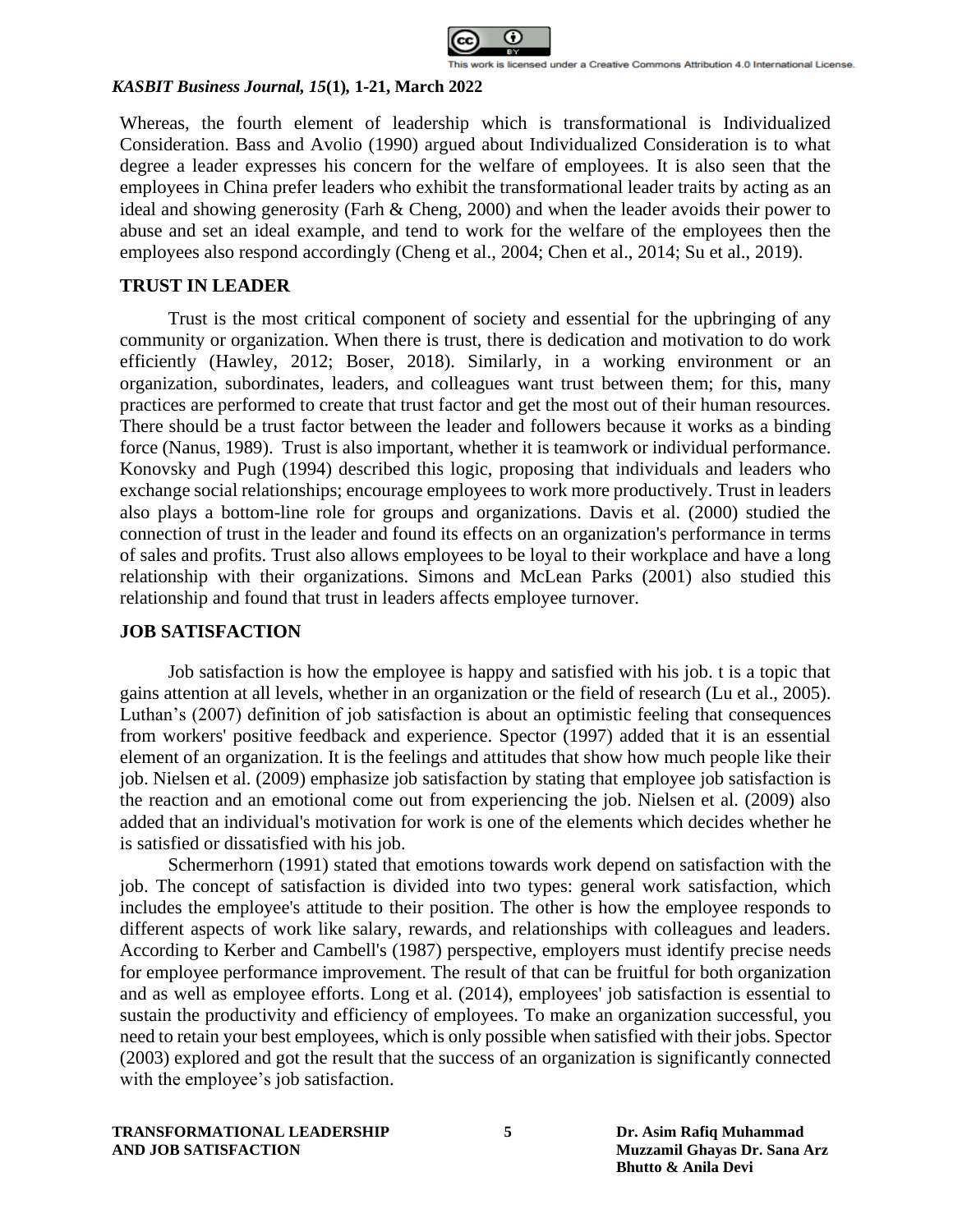

## **DIMENSIONS OF TRANSFORMATIONAL LEADERSHIP AND TRUST IN LEADER**

Transformational leaders are different from other leaders in the sense that they try to transform the lives of their subordinates by being empathetic and remaining available to them in times of need. As a result, employees reciprocate this goodwill gesture and start believing in their leaders. In this way, they build trust in their subordinates (Podsakoff et al., 1990; Kirkpatrick & Locke, 1996). Therefore, transformational leadership is an important style of leadership. However, it should be noted that transformational leadership is a multi-dimensional construct.

In this regard, Bass and Avolio (1990) confirm Idealized Influence as the element of leadership which is transformational. The concept of idealized influence talks about a state where subordinates maintain respect and faith to show dedication towards their leader and consider them role models. Therefore, one may argue that if a leader can earn this respect from his subordinates, the employees start trusting their leader. Thus, grounded on the above argument, we suggest the hypothesis:

H1: Idealized Influence has a significant relationship with Trust in a Leader.

On the other hand, Bass and Avolio (1990) defined Inspirational Motivation in terms of the degree a leader provides the employees with the vision, helps the employees focus on their work, and make the employees think that their task is significant. Since employees want to feel empowered by having an accurate picture of the firm's overall vision, employees value such information. Furthermore, employees want their efforts to be recognized. Therefore, it is argued that if the leader makes provides the employees with information about the vision of the firm and make them feel that they are essential member of the firm and contributes significantly to achieving the overall mission and image of the firm, it will undoubtedly increase the trust they have in their leader. Therefore, based on this argument, we suggest the hypothesis:

H2: Inspirational Motivation has a significant relationship with Trust in a Leader.

Bass and Avolio (1990) argued that Intellectual Stimulation is when a leader allows their subordinates to be imaginative and creates a conducive environment that nurtures the people to question their own and organizational value systems. Since people like to do things differently and want to have authority, therefore, it is argued that if there is a leader that helps the employees to be creative and provides such an environment where people can explore new horizons, employees are likely to extend a more significant amount of trust in that leader. Hence, we propose the following hypothesis:

H3: Intellectual Stimulation has a significant relationship with Trust in a Leader.

Bass and Avolio (1990) argued about Individualized Consideration is to what degree a leader expresses concern for the welfare of employees. Arguably, when the leader expresses concern for the good fortune of subordinates, the subordinates start believing in their leader, and it creates an atmosphere of trust. Therefore, we suggest the following hypothesis:

H4: Individualized Consideration has a significant relationship with Trust in a Leader.

# **DIMENSIONS OF TRANSFORMATIONAL LEADERSHIP AND JOB SATISFACTION**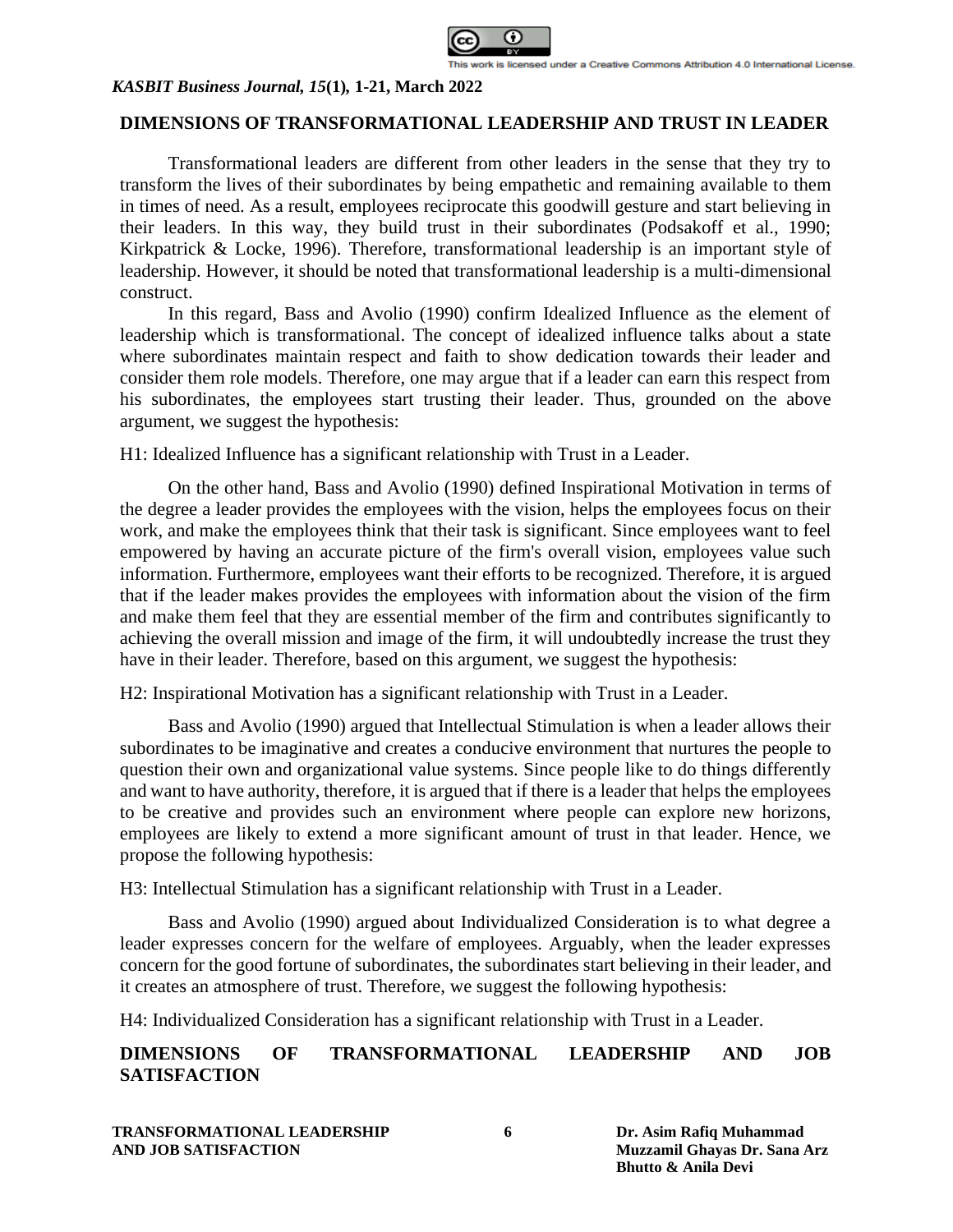

Bass and Avolio (1990) argued that Idealized Influence is one of the elements of leadership which is transformational. The concept of idealized influence talks about a state where subordinates maintain respect and faith to show dedication to the leader and consider them as role models. Therefore, it seems evident from the definition of Idealized Influence that it may positively affect job satisfaction. Thus, grounded on the discussion, we suggest the hypothesis:

H5: Idealized Influence has a significant relationship with Job Satisfaction.

Bass and Avolio (1990) defined Inspirational Motivation as the degree to which a leader provides the subordinates with the vision, helps the employees focus on their work, and make the employees think that their task is significant. Since employees want to feel empowered by having an accurate picture of the firm's overall vision, employees value such information. Furthermore, employees want their efforts to be recognized. Therefore, it is argued that if the leader provides the employees with information about the vision of the firm and make them feel that they are an essential member of the firm, and contributes significantly to achieving the overall mission and image of the firm, it will undoubtedly increase the level of their satisfaction on their job. Subsequently, the following hypothesis is developed:

H6: Inspirational Motivation has a significant relationship with Job Satisfaction.

Bass and Avolio (1990) argued that Intellectual Stimulation is allowing the subordinates to be inventive and creates a conducive environment that nurtures the people to question their own and organizational value systems. Since people like to do things differently and want to have authority, it is argued that if a leader helps the employees be creative and provides such an environment where people can explore new horizons, then employees probably have a more significant amount of job satisfaction. Hence, we propose the following hypothesis:

H7: Intellectual Stimulation has a significant relationship with Job Satisfaction.

Bass and Avolio (1990) argued that Individualized Consideration is the degree to which a leader shows concern about the good welfare of subordinates. Arguably, when the leader shows concern for the welfare of his personnel, then it may enhance the employees' job satisfaction. Therefore, we suggest the following hypothesis:

H8: Individualized Consideration has a significant relationship with Job Satisfaction.

# **ROLE OF TRUST IN LEADER IN THE RELATIONSHIP BETWEEN TRANSFORMATIONAL LEADERSHIP DIMENSIONS AND JOB SATISFACTION**

Abbas, Habib, and Siddique (2020) suggested that leadership is essential in determining job outcomes. It is consistent with Zaidi et al.'s (2019) views that positive job approaches such as satisfaction in the job result in positive performance in the job. Therefore, it is claimed that the precise leadership style is a must in enhancing positive work outcomes. In this regard, since it is suggested that Idealized Influence has a significant association with trust in the leader, which may result in higher job satisfaction, it is argued that trust in the leader mediates the relationship between Idealized Influence and Satisfaction on the job. Hence, we suggest the following hypothesis.

H9: Trust in a Leader mediates the relationship between Idealized Influence and Job

| TRANSFORMATIONAL LEADERSHIP |
|-----------------------------|
| AND JOB SATISFACTION        |

**The Transformance I** Dr. Asim Rafiq Muhammad **AND JOB SATISFACTION Muzzamil Ghayas Dr. Sana Arz Bhutto & Anila Devi**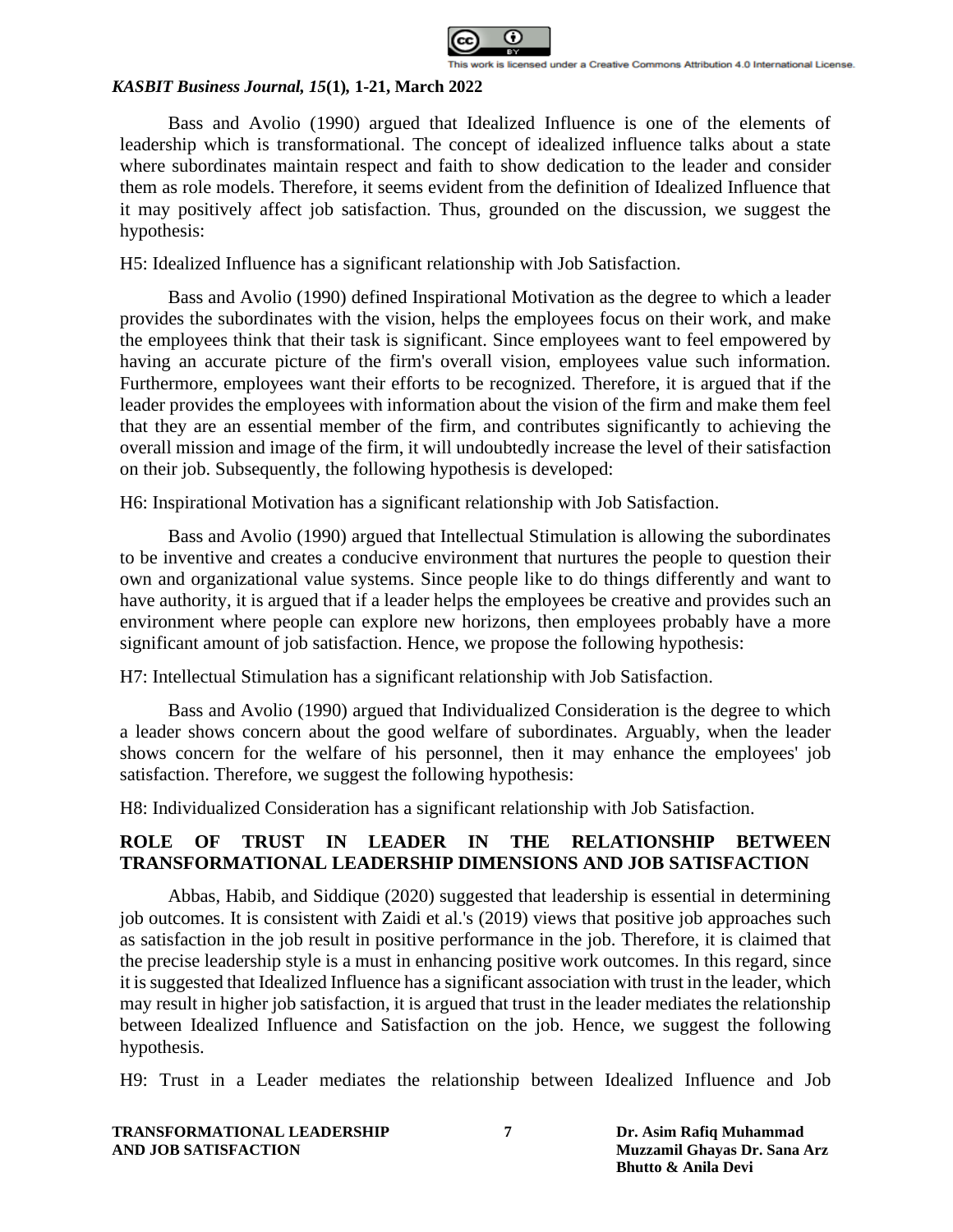

Satisfaction.

Inspirational Motivation may result in a higher degree of trust, thus causing higher satisfaction on the job. It is consistent with the views of Ghayas and Jabeen (2020), who suggested that leadership is essential in determining job outcomes and the arguments of Zaidi et al. (2019) specify that a positive job attitude such as satisfaction in the job is a result of positive job inputs. Therefore, it is argued trust in a leader mediates the connection between Inspirational Motivation and Job Satisfaction. Hence, based on this argument, we propose the following hypothesis.

H10: Trust in a Leader mediates the relationship between Inspirational Motivation and Job Satisfaction.

Nevertheless, Intellectual Stimulation plays an essential part in enhancing trust and satisfaction in the job among subordinates. In contrast, trust has a causal relationship with job satisfaction. Hence, trust is argued to be having a mediating part in the connection between Intellectual Stimulation and Satisfaction on Job. It is consistent with Khan et al. (2020), who suggested that leadership is essential in determining positive job outcomes. Thus, we recommend the hypothesis.

H11: Trust in a Leader mediates the relationship between Intellectual Stimulation and Job Satisfaction.

Last but not least, it is suggested that Individualized Consideration has a significant association with trust in a leader, which may lead to higher satisfaction on the job. Therefore, it is claimed that trust mediates the connection between Individualized Consideration and Satisfaction on Job. Thus, it is consistent with Khan et al. (2020), who suggested that leadership is essential in determining positive job outcomes. Hence, we recommend the following hypothesis.

H12: Trust in Leader mediates the relationship between Individualized Consideration and Job Satisfaction.

## **TRUST IN LEADERS AND JOB SATISFACTION**

Satisfied personnel is an essential resource for any organization. Therefore, satisfaction with the job and the devotion of individuals towards their work are fundamental. Trust defines the dedication level of the followers. It satisfies personnel with their jobs if a leader trusts his followers, provides them a cushion for doing things differently, and appreciates them. It adds to an increase in the satisfaction of his followers. Researchers also find that trust is an essential element, which stops followers from switching jobs (Bradach & Eccles, 1989).

Further, Barber (1983) and Ouchi (1981) find that trust decreases the unfair attitude of leaders and followers. They both are thinking about team performance and not individual performance, which relaxes the follower about the uncertainty of the environment. Thus helping in effectively performing their jobs. Trust is the prime factor that allows a leader to give decision authority to their followers; Driscoll (1978) study revealed about having trust adds job satisfaction in followers because they are allowed to take decisions.

H13: Trust in a leader has a significant relationship with job satisfaction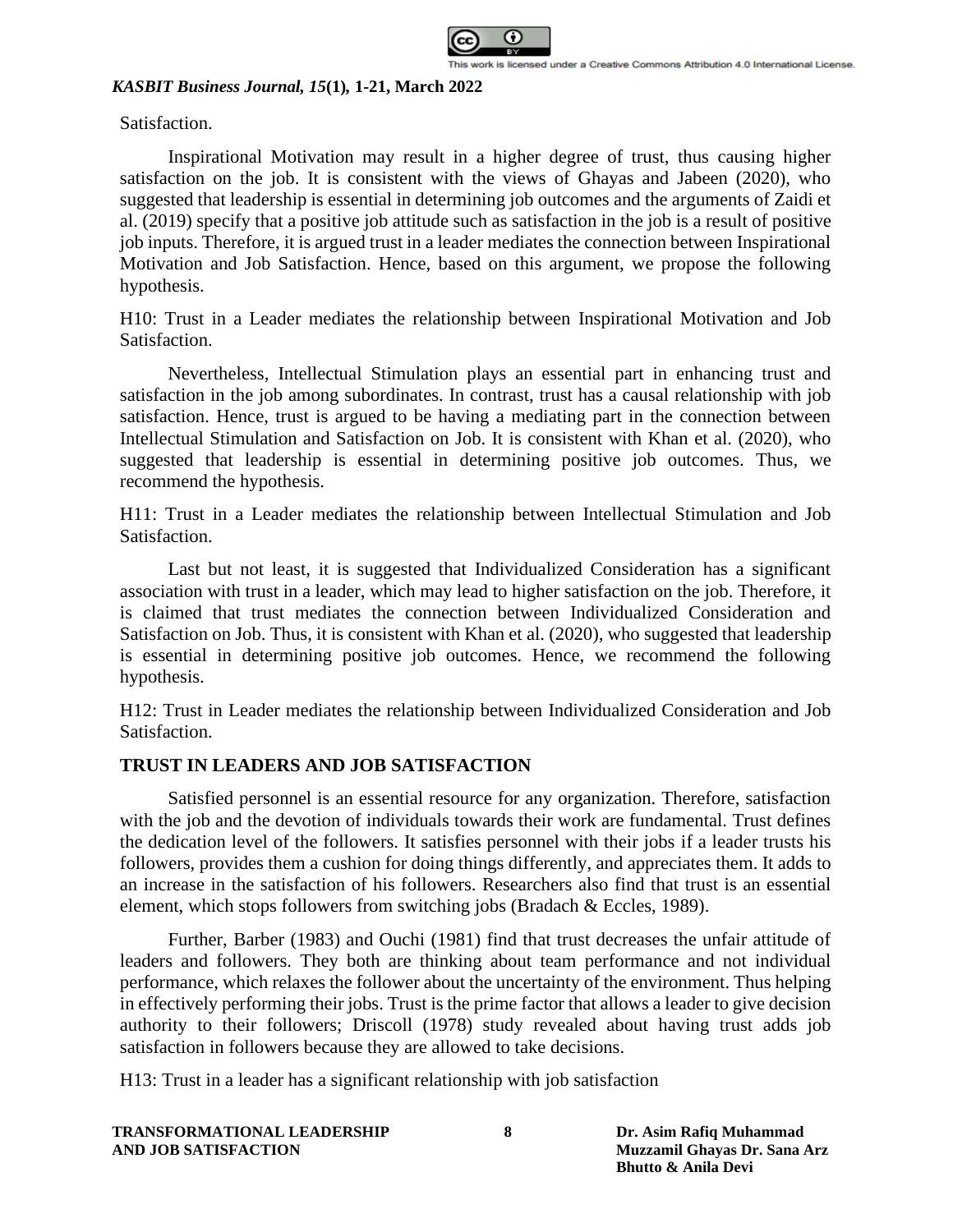



Figure 1: Conceptual Model

### METHODOLOGY

# SAMPLE AND DATA COLLECTION

Generally, in complex model researcher faced the issue of common method bias. It is because it puts a big question mark on the reliability of the results (Kock, 2015). Therefore, researchers should not leave any stone unturned to avoid common method biases. Hence, in this research, we collected the data from three different periods to overcome the common method bias. We keep the difference of one month between each point in time. Hence, used three separate scales to collect the data for this study. The first instruments consisted of twelve items, these items were adapted from form 6's of MLQ. The instrument was developed by Bass  $\&$ Avolio (1992). At time one, we collected data from 250 employees of the banking sector who worked with the same organization and the same supervisor for at least six months. It is done because it takes time to understand the supervisor's leadership style, which affects the leader's trust and translates into job satisfaction. Out of these 250 instruments, 239 were returned. On the other hand, the second instrument consisted of six items, and these items were adapted from Podsakoff et al. (1990) for measuring the trust in leaders used instrument at time two. The questionnaire was shared with those 239 respondents who were previously part of this research. From these 239 instruments, 227 were returned. Last but not least, the third instrument consisted of 5 items for measuring job satisfaction. These items were adapted from Bagozzi (1980). Numerous researchers have previously used the instrument. Brown and Peterson (1994) used this instrument at time three for measuring job satisfaction. The instrument was distributed to those 227 respondents who had previously filled the first two instruments. This time, we get a response of 215 instruments. Hence, there were 215 sets of instruments used for the analysis of the research outcomes. These three instruments on a 5 point Likert scale vary from strongly disagree to agree strongly (Cechetti et al. 2019). The adapted questionnaires were primarily distributed in the banking sector of Karachi.

# **RESEARCH MODEL DEVELOPED**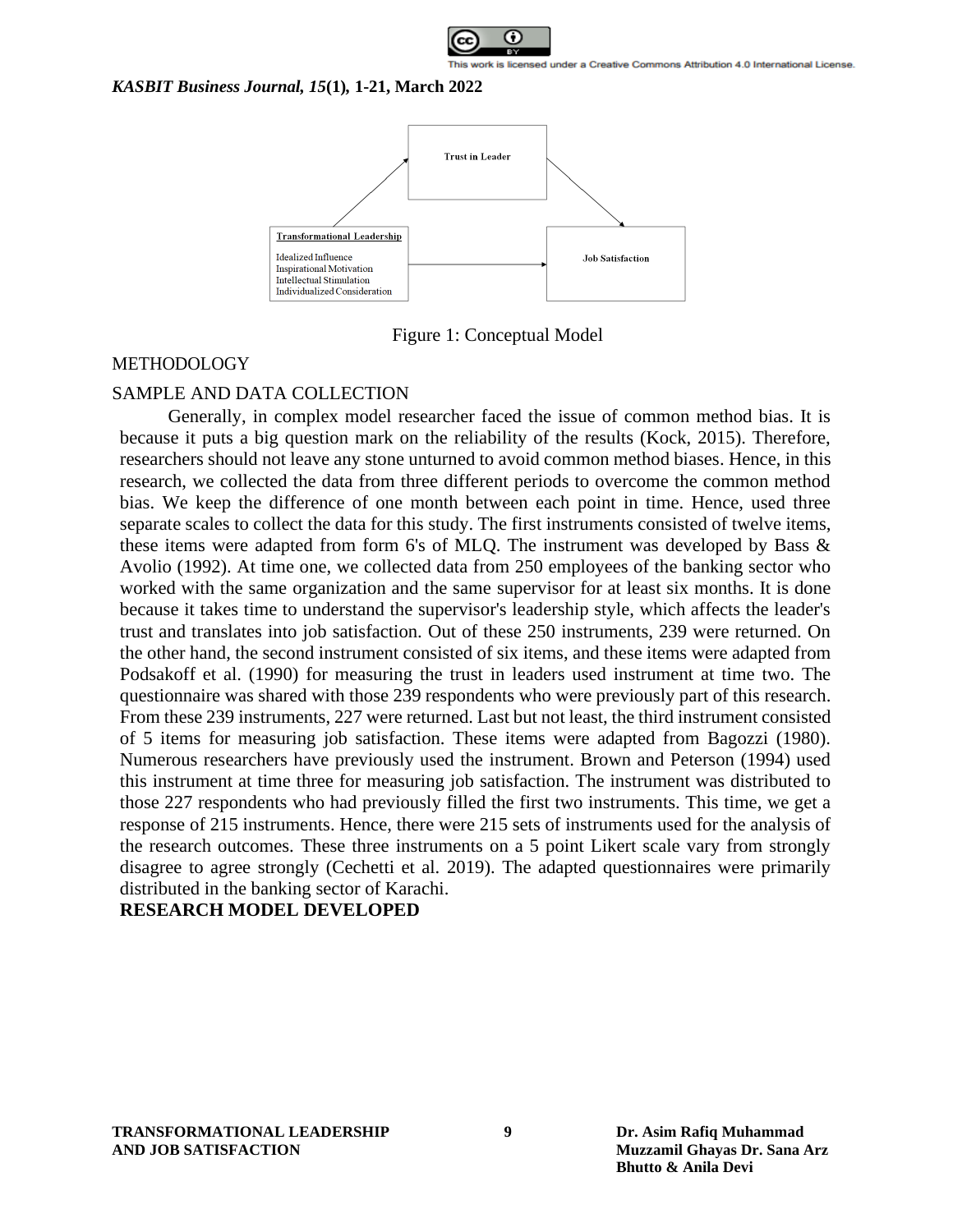



We studied six factors, which are mainly related to the topic. As shown in the above model, we use these relations to examine mediating effects of trust in leaders between transformational leadership and job satisfaction in the banking industry of Karachi. Where,

- JS = Job Satisfaction
- IM = Inspirational Motivation
- IC = Individualized Consideration
- IS = Intellectual Stimulation
- $II =$ Idealized Influence
- $TL = Trust in Leader$

### **STATISTICAL TECHNIQUE**

Since there are many statistical techniques, different researchers are using other techniques to get better results (Hair et al. 2006). Still, there are few techniques for the mediating model for analyzing the mediating role of trust in leaders among transformational leadership and job satisfaction. We use the structural model technique by using Amos software. For reliability analysis, we use the Cronbach alpha test (Hair et al. 2006).

# RESULTS

# **MODEL FIT**

Testing the model fit is very important for any statistical model. According to Hair et al. (2006), the model fit is measured through the various criteria used to measure the model adequacy of the structural model. In this research, the CMIN/df value for the model was 2.383. The GFI is 0.827, the NFI value is 0.801, the CFI value is 0.872, and the RMSEA value is 0.080. Hence all the indicators show that the model is not fit.

The value of CMIN/df should be less than 2 to consider a model statistically fit suggested by Byrne (1989). To solve the model fit-related issues, we found the error correlations in the items of the same variables and excluded their impact by drawing the correlation between them

| <b>TRANSFORMATIONAL LEADERSHIP</b> |
|------------------------------------|
| AND JOB SATISFACTION               |

**10 Dr. Asim Rafiq Muhammad AND JOB SATISFACTION Muzzamil Ghayas Dr. Sana Arz Bhutto & Anila Devi**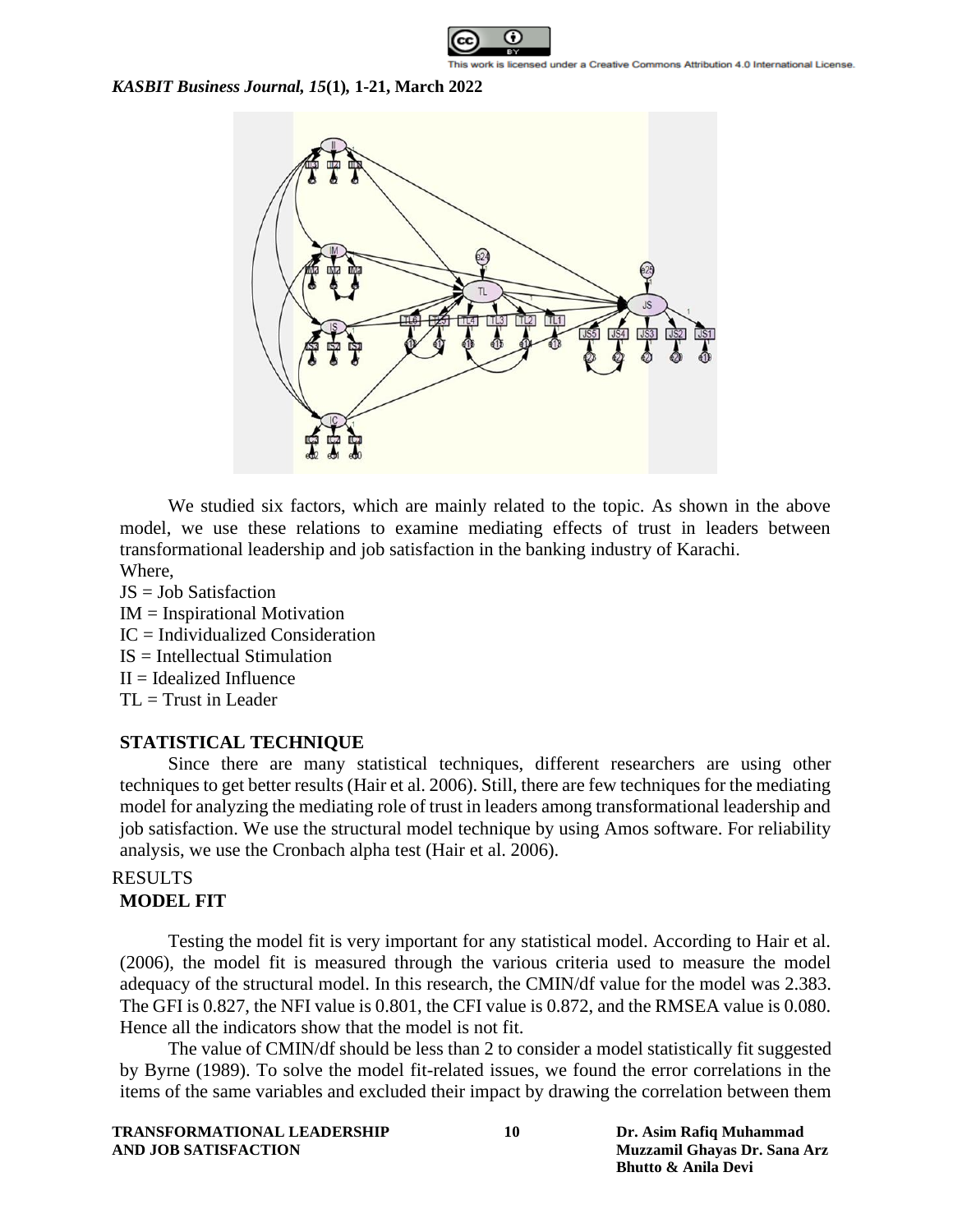

to make our model fit. After incorporating this, get 1.994 CMIN/df, which is below the cutoff value of 2. The GFI value becomes 0.858, the NFI value increases to 0.836, and the CFI value increases to 0.910, above 0.9, indicating that our research model fits. Hence, it is argued that results obtained from these models will be reliable and can be used.

# **RELIABILITY ANALYSIS**

Reliability Analysis of data was getting through by applying reliability tests on the data using SPSS (Mayers, 2013). The questionnaire consists of mainly three variables Transformational Leadership, Job Satisfaction, and Trust in Leader. First, we find the reliability of the factors of Transformational Leadership used in the questionnaire to measure it.

| <b>Reliability of Transformational Leadership</b> |                                     |                            |                      |  |
|---------------------------------------------------|-------------------------------------|----------------------------|----------------------|--|
| No.                                               | <b>Factors</b>                      | Cronbach's<br><b>Alpha</b> | <b>Question Nos.</b> |  |
|                                                   | <b>Idealized Influence</b>          | 0.808                      | $Q.1$ , $Q.2 \& Q.3$ |  |
| $\mathcal{D}_{\mathcal{L}}$                       | <b>Inspirational Motivation</b>     | 0.747                      | $Q.4$ , $Q.5 \& Q.6$ |  |
| 3                                                 | <b>Individualized Consideration</b> | 0.704                      | $Q.10, Q.11 \& Q.12$ |  |
| 4                                                 | <b>Intellectual Stimulation</b>     | 0.741                      | $Q.7, Q.8 \& Q.9$    |  |

## **Table 1: Reliability of Transformational Leadership**

Since the Cronbach alpha of all the four factors used for measuring Transformational Leadership is greater than 0.7. Therefore, it indicates that measures are reliable (Hair et al. 2014). Hence, it is concluded that the measures are useable, and there is no harm in using these measures for the statistical analysis.

| <b>Reliability of Job Satisfaction</b> |                                                       |                     |  |
|----------------------------------------|-------------------------------------------------------|---------------------|--|
| <b>Question</b><br>Nos.                | <b>Statements</b>                                     | Cronbach's<br>Alpha |  |
| 13                                     | Overall I am satisfied with my job                    |                     |  |
| 14                                     | I find my work exciting                               |                     |  |
| 15                                     | It is worthwhile to spend time on my job.             | 0.871               |  |
| 16                                     | I will advise a friend to work for this organization. |                     |  |
|                                        | I would recommend the company as a place to           |                     |  |
| 17                                     | work.                                                 |                     |  |

# **Table 2: Reliability of Job Satisfaction**

Since the Cronbach alpha of Job Satisfaction is 0.871, which is more than 0.7, it is argued that the measurement is reliable.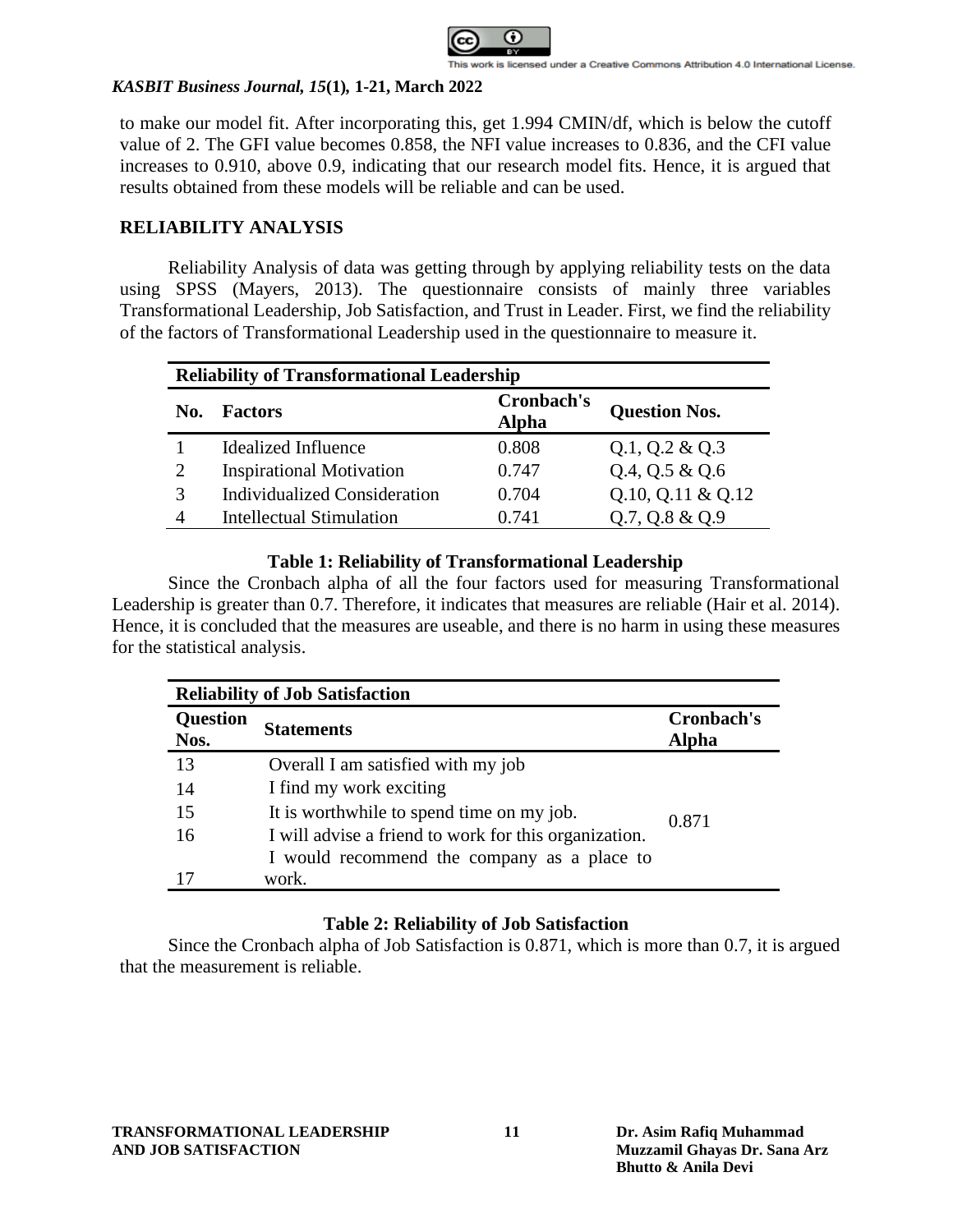

| <b>Reliability of Trust in Leader</b>   |                                              |            |  |  |
|-----------------------------------------|----------------------------------------------|------------|--|--|
| Question                                |                                              | Cronbach's |  |  |
| Nos.                                    | Statements                                   | Alpha      |  |  |
| 18                                      | I feel pretty confident that my leader will  |            |  |  |
|                                         | always try to treat me fairly.               |            |  |  |
|                                         | My manager would never try to gain an        |            |  |  |
| 19                                      | advantage by deceiving workers.              |            |  |  |
|                                         | I have complete faith in the integrity of my |            |  |  |
| 20                                      | manager/supervisor.                          | 0.749      |  |  |
| 21                                      | I feel a strong loyalty to my leader.        |            |  |  |
|                                         | I would support my leader in almost any      |            |  |  |
| 22                                      | emergency.                                   |            |  |  |
|                                         | I have a divided sense of loyalty toward my  |            |  |  |
| 23                                      | leader.                                      |            |  |  |
| Table 3: Reliability of Trust in Leader |                                              |            |  |  |

Question No. 23 is reverse coded. Since the Cronbach alpha of Trust in Leader is 0.749. Therefore, it indicates that measures are reliable.

# RESEARCH FINDINGS

### **DIRECT EFFECT**

Before checking the indirect effect of the variables or mediating impact, Hair et al. (2014) suggest first checking the direct impact of variables on the other variables involved in the study. It helps us in ascertaining whether there is a direct relationship between the variables or not. Furthermore, testing the direct effect also helps in testing the type of mediation tested by checking if there were any changes in the direct relationship after the introduction of a mediator (Akter, Wamba, & Dewan 2017).

### **TRANSFORMATIONAL LEADERSHIP AND TRUST IN LEADER**

We also check the direct relationship between the independent variable and the mediating variable. We test this relation using structural modeling. The results are shown in the below table:

|  | ationship | 3 Estimate | p-Value | <b>Relation</b> |
|--|-----------|------------|---------|-----------------|
|  | $-TT$     | 004<br>--  | 320     | Insignificant   |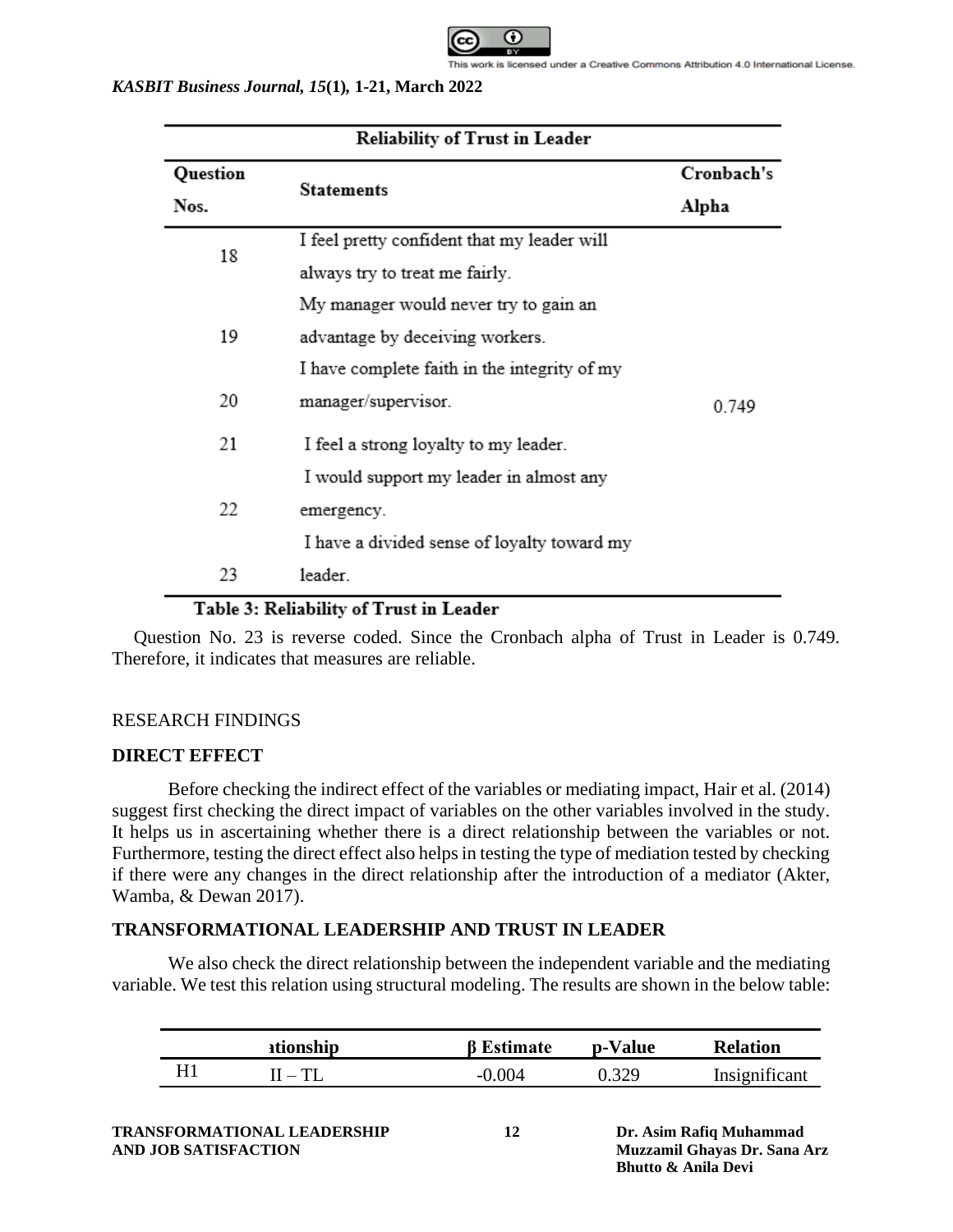

| H <sub>2</sub> | $IM - TI$ .        | 0.519         | 0.048      | Significant |
|----------------|--------------------|---------------|------------|-------------|
| H <sub>3</sub> | $IS - TI$ .        | $-1.112$      | 0.002      | Significant |
| Η4             | $IC-TL$            | .501          | 0.000      | Significant |
| ___            | $ -$<br>____<br>__ | $\sim$<br>___ | - -<br>___ | - - -       |

**Table 4: Direct Effect of Transformational Leadership and Trust in Leader**

The p-value of Idealized Influence is more significant than 0.05, suggesting an insignificant relationship between this factor of Transformational Leadership and Trust in the Leader. At the same time, the other three factors' p-values are less than 0.05, suggesting a significant relationship between these three factors and trust in the leader.

# **TRANSFORMATIONAL LEADERSHIP AND JOB SATISFACTION**

First, we check the direct relationship between the independent variables and the dependent variable. We test this relation using Structural modeling; the results are shown in the below table:

| <b>Hypothesis</b> | <b>Causal</b> |                                |         |                      |
|-------------------|---------------|--------------------------------|---------|----------------------|
|                   |               | <b>Relationship   Estimate</b> | p-Value | <b>Relation</b>      |
| H <sub>5</sub>    | $II - JS$     | 363                            | 0.127   | <i>n</i> significant |
| H <sub>6</sub>    | $IM - JS$     | 0.606                          | 0.118   | <i>nsignificant</i>  |
| H7                | $IS - JS$     | 883                            | 0.004   | ignificant           |
| H <sub>8</sub>    | $IC - JS$     | 0.037                          | 0.011   | ignificant           |

**Table 5: Direct Effect of Transformational Leadership and Job Satisfaction**

The p-values of Idealized Influence and Inspirational Motivation are more significant than 0.05, which suggests an insignificant relationship between these two factors of Transformational Leadership and Job Satisfaction. Whereas, Intellectual Stimulation has a significant impact on job satisfaction with a significance value of 0.004. The finding confirmed that intellectual stimulation and job satisfaction are negatively significantly associated as the beta value is negative while the significant value is 0.011.

## **TRUST IN LEADERS AND JOB SATISFACTION**

We also check the direct relationship between the mediating variable and the dependent variable. We test this relation using Structural modeling; the results are shown in the below table:

| <b>Hypothesis</b> | <b>Causal</b><br><b>Relationship</b> | $\beta$ Estimate | p-Value | <b>Relation</b> |
|-------------------|--------------------------------------|------------------|---------|-----------------|
| H9                | $TL - JS$                            | 1.013            | 0.004   | Significant     |
| . <i>.</i> .      | - 200                                |                  | .       |                 |

### **Table 6: impact of Trust in Leaders on Job Satisfaction**

The p-value of the relationship between Trust in Leaders and Job Satisfaction is less than 0.05 suggesting a significant relationship between these two variables.

# **MEDIATING EFFECT OF TRUST IN LEADER**

Our hypothesis of this study from theories one to four states that trust in a leader does not play the role of mediating between Transformational Leadership and Job Satisfaction. To test

| TRANSFORMATIONAL LEADERSHIP |  |
|-----------------------------|--|
| AND JOB SATISFACTION        |  |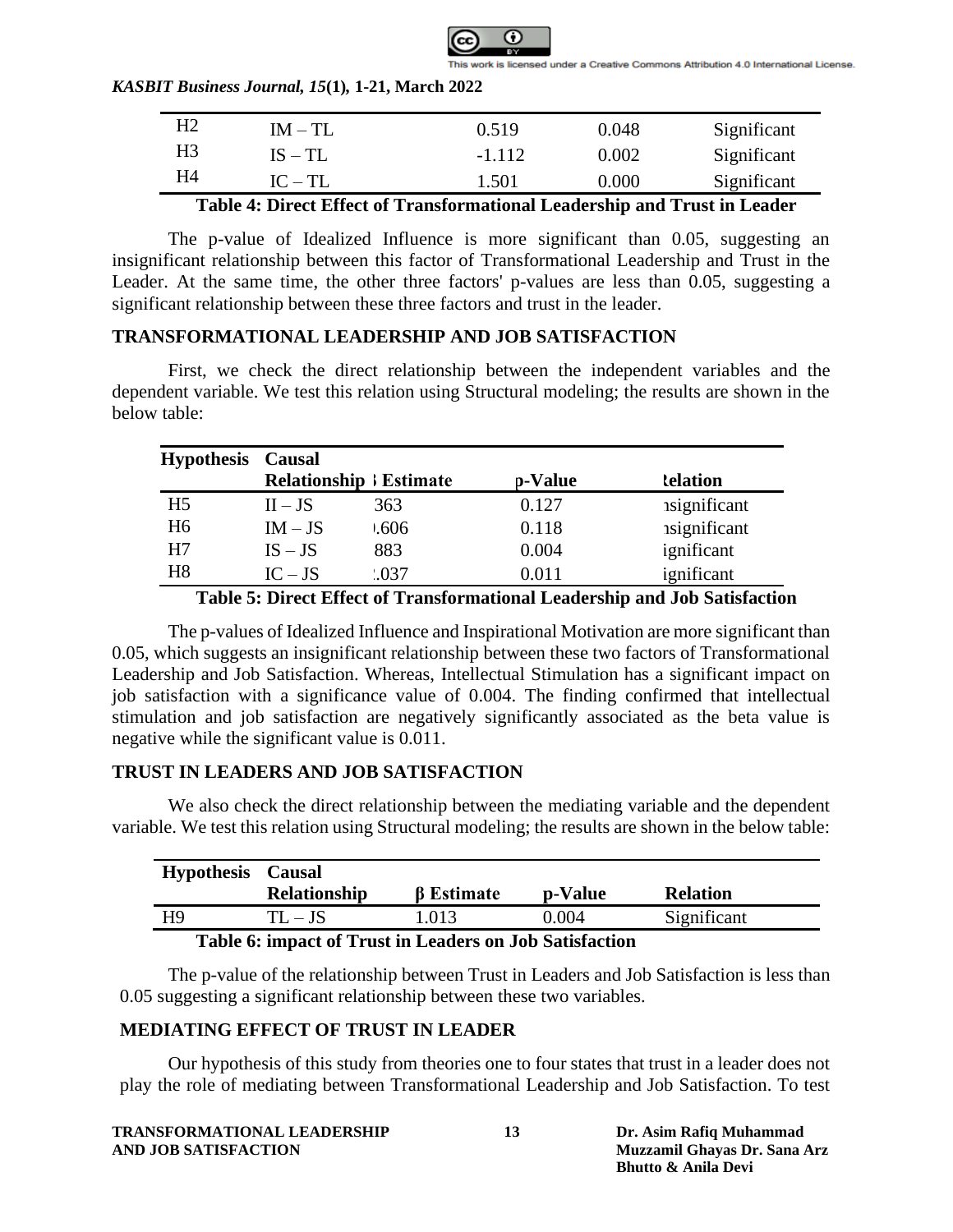

these hypotheses, we use bootstrapping method using 1000 bootstraps samples. This technique provides the Standard Indirect Effect of the predictor on criterion through the mediator. Suppose the p-value of the result is less than 0.05. In that case, we reject the null hypothesis that there is an Indirect Effect of independent variables on the dependent variable, and the mediator's presence does not change.

|                  | <b>Mediating Effect</b> |        |                                               |         |  |  |
|------------------|-------------------------|--------|-----------------------------------------------|---------|--|--|
| Hypothesis of TL |                         | timate | lue                                           | othesis |  |  |
| H10              | $II - TL - JS$          |        |                                               | cted    |  |  |
| H11              | $IM - TL - JS$          | 6      |                                               | epted   |  |  |
| H12              | $IS - TL - JS$          | 27     |                                               | epted   |  |  |
| H <sub>13</sub>  | $IC$ - $TL$ – $JS$      |        |                                               | epted   |  |  |
|                  |                         | .      | $\sim$ $\sim$ $\sim$ $\sim$<br>$\mathbf{r}$ . |         |  |  |

**Table 7: Indirect Effect**

In the above table, the hypothesis's p-values are less than 0.05 except for the Idealized Influence. Therefore, we accept hypotheses 2, 3, and 4, which means that Trust in a Leader mediates the relationship between Inspirational Motivation, Intellectual Stimulation, and Individualized Consideration with Job Satisfaction.

# **PARTIAL OR FULL MEDIATION**

This research study aims to test the mediating effect of trust in the leader and seeks to explore the type of mediation if there is any. In this regard, it is argued that if the relationship between independent and dependent variables is insignificant in the absence of mediating variable and becomes significant after adding a mediating variable, then the mediation is Full Mediation. If the relation between dependent and independent variables is essential in the absence and presence of mediating variable, then the mediation is Partial Mediation.

| Causal<br><b>Relationship Relation</b> | $\beta$ Estimate<br><b>Direct</b>              | $\mathbf{p}$ - | $\beta$ Estimate<br><b>Indirect</b><br><b>Value Relation</b> | p-    | <b>Value</b> Type of Mediation |
|----------------------------------------|------------------------------------------------|----------------|--------------------------------------------------------------|-------|--------------------------------|
| $II - JS$                              | 0.363                                          | 0.127          | $-0.004$                                                     | 0.333 | No Effect                      |
| $IM - JS$                              | $-0.606$                                       | 0.118          | 0.526                                                        | 0.03  | <b>Full Mediation</b>          |
| $IS - JS$                              | 1.883                                          | 0.004          | $-1.127$                                                     | 0.009 | <b>Partial Mediation</b>       |
| $IC - JS$                              | $-2.037$<br>Toble 8: Dortial or Full Mediation | 0.011          | 1.520                                                        | 0.001 | <b>Partial Mediation</b>       |

**Table 8: Partial or Full Mediation**

We use four variables to measure transformational leadership and tested its relation with job satisfaction through mediating variable of trust in the leader. All the variables have different mediating ties. The first variable Idealized Influence, shows an insignificant impact on job satisfaction directly and through mediation, so there is no mediating effect. The second variable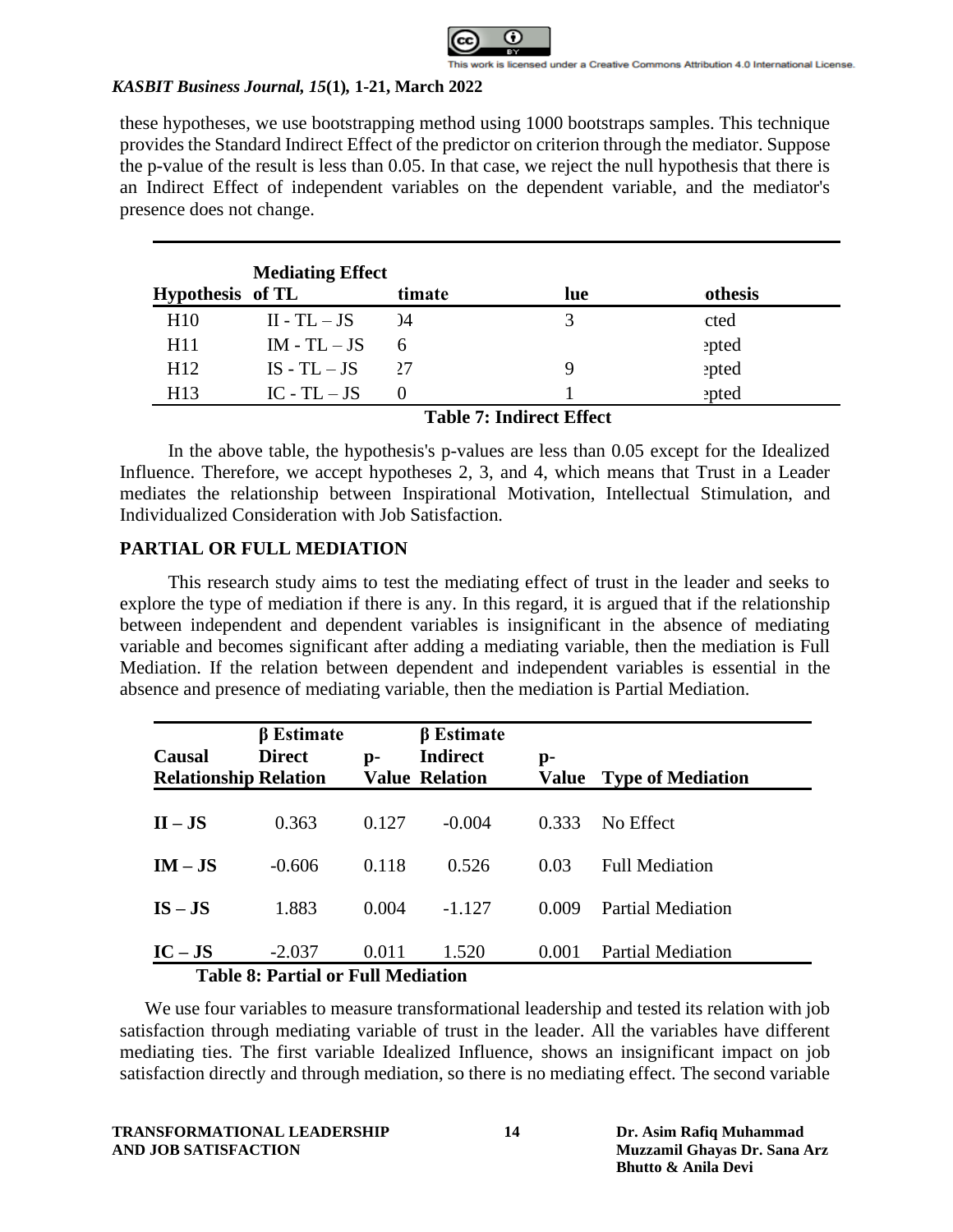

Inspirational Motivation shows an insignificant effect on Job Satisfaction directly but shows a significant impact in the mediating variable, showing the complete mediation. Whereas, the third and fourth variable, Individualized Consideration and Intellectual Stimulation, shows a significant effect directly and in the presence of mediating variable, so the mediation is said to be Partial Mediation.

### **DISCUSSION**

The research aims to advance literature about trust by exploring the influence of trust in a leader in the connection between styles of leadership and job satisfaction. Hence, the study is essential for the theoretical advancement of the concept of trust. Therefore, the analysis focuses on testing the association among the various dimensions of leadership which are the transformational style with trust and satisfaction in the job, and tests the role of trust and connection among the two variables. Results suggested that the majority of the transformational leadership dimensions are related to satisfaction on the job. It is consistent with the fact that, as Bushra, Ahmad, &Naveed (2011) stated, developing interpersonal relationships between leaders and their followers can create higher levels of job satisfaction.

Furthermore, according to Omar and Hussain (2013), an organization must have a praiseworthy transformational leader. It is primarily because the presence of a transformational leader may enhance satisfaction in the job of the workforce (Bushra et al., 2013). Furthermore, results also indicated that individualized consideration and intellectual stimulation have a noteworthy connection with job satisfaction. Thus, it is consistent with the findings of Belias and Koustelios (2014). Furthermore, these outcomes are consistently matching with the views of researchers (Abbas et al. 2020; Khan et al. 2020), who suggested that leadership is essential in determining job outcomes. Hence, the study is important to study for the theoretical development of the concept.

## IMPLICATIONS

According to our findings, managers of the banking industry of Karachi should focus on individualized consideration and intellectual stimulation for increasing employee satisfaction as these two elements significantly impact job satisfaction. This is because these factors influence the trust in the leader and when the employees have trust in their leaders, they feel that no one can exploit them. Hence, they are less uncertain and are satisfied with their jobs. Hence, this study will certainly be helpful for the managers in the banks of Karachi to understand the complexities associated with managing human resources. Furthermore, once the managers can understand the conceptual foundations of the link between their leadership style and the resultant behavioral outcomes, they can devise strategies for managing human resources in a better manner. Hence, this study is undoubtedly critical for the supervisors in banks of Karachi as it provides the framework for leading people in such a manner that may result in positive work outcomes.

# **LIMITATIONS AND FUTURE RESEARCH**

The research is conducted in the banking sector. Also, it covers the geographical limits of Karachi, so in the future, one should perform this research in different industries or other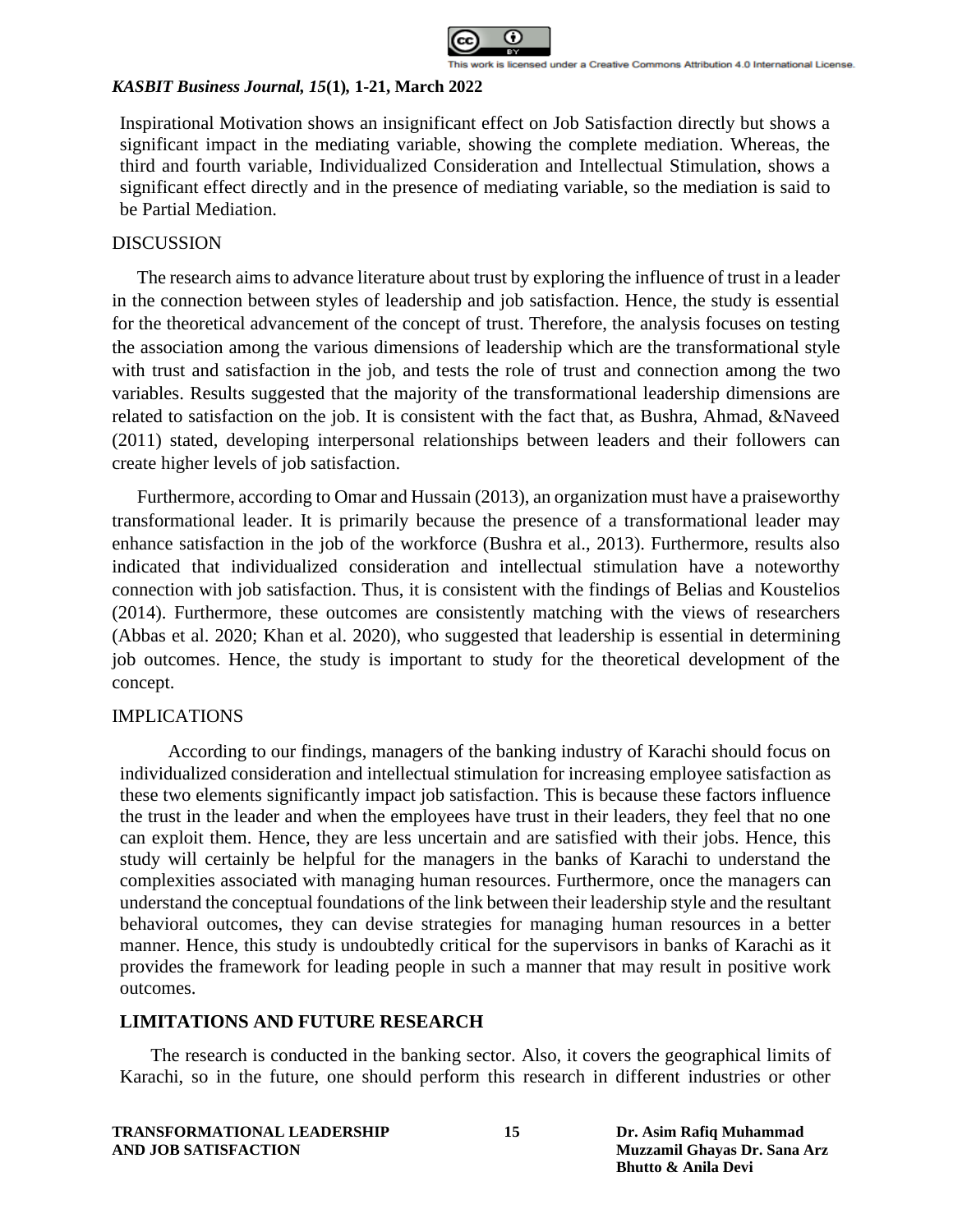

geographical locations. Furthermore, the study has focused only on one of the leadership styles; therefore, it is recommended that similar studies be conducted about different leadership styles. Moreover, researchers can study several other psychological and behavioral outcomes concerning various leadership styles. Furthermore, researchers have also studied the dark sides of leadership as well such as abusive supervision. Therefore, it is also suggested that similar studies should be conducted about the dark side of leadership, which will help the readers understand how the negative side of leadership affects the trust in the leader. Furthermore, more recently Ghayas and Jabeen (2020) found abusive supervision to be a multi-dimensional construct, therefore, future researchers can also test the relationship between each of the dimensions of abusive supervision and trust in the leader. This will help in better understanding the topic and help the managers in devising better strategies for managing human resources.

### **CONCLUSION**

Results show the different impacts of factors of transformational leadership on satisfaction with the job directly and also indirectly through a mediator. One factor, Idealized Influence, has an insignificant relationship with the job satisfaction of the banking staff. Whereas Inspirational Motivation has an insignificant impact on job satisfaction but when we add the mediator of Trust in Leader, it shows complete mediation as an impact becomes significant. While the two elements, which considerably influence job satisfaction both in the absence and presence of the mediator are Intellectual Stimulation and Individualized Consideration. Hence, it is concluded that to increase job satisfaction, there should be trust in leaders, and leaders should follow transformational leadership practices.

### **REFERENCES**

- Abbas, M., Habib, H., & Siddique, A. (2020). Impact of Paternalistic Leadership on Turnover Intention: Evidence from the Islamic Banking Industry of Karachi, Pakistan. *RADS Journal of Business Management*, *2*(2), 167-176.
- Akter, S., Wamba, S.F., & Dewan, S. (2017). Why PLS-SEM is suitable for complex modeling? An empirical illustration of big data analytics quality. *Production Planning & Control*, *28*(11/12), 1011-1021.
- Albion, M. J., & Gagliardi, R. E. (2007). A study of transformational leadership, organizational change, and job satisfaction. *American Sociological Review, 25*, 161–177.
- Avolio, B., & Bass, B. (2002). Developing Potential Across a Full Range of Leadership cases on Transactional and Transformational leadership. *Lawrence Erlbaum Associates*. N.J: Mahwah.
- Aydogmus, C., Camgoz, S. M., Ergeneli, A., & Ekmekci, O. T. (2018). Perceptions of transformational leadership and job satisfaction: The roles of personality traits and psychological empowerment. *Journal of Management & Organization, 24*(1), 81-107.
- Bagozzi, R. P. (1980). Performance and satisfaction in an industrial sales force: An examination of their antecedents and simultaneity. *The Journal of Marketing, 44*(2), 65-77.
- Barber, B. (1983). *The logic and limits of trust.* New Brunswick, NJ: Rutgers University Press.
- Bass, B. M. & Avolio, B. J. (1990). The Implications of Transactional and Transformational leadership for Individual, Team, and Organizational Development. *Research in Organizational Change and Development, 4*(1), 231-272.

**TRANSFORMATIONAL LEADERSHIP 16 Dr. Asim Rafiq Muhammad AND JOB SATISFACTION Muzzamil Ghayas Dr. Sana Arz**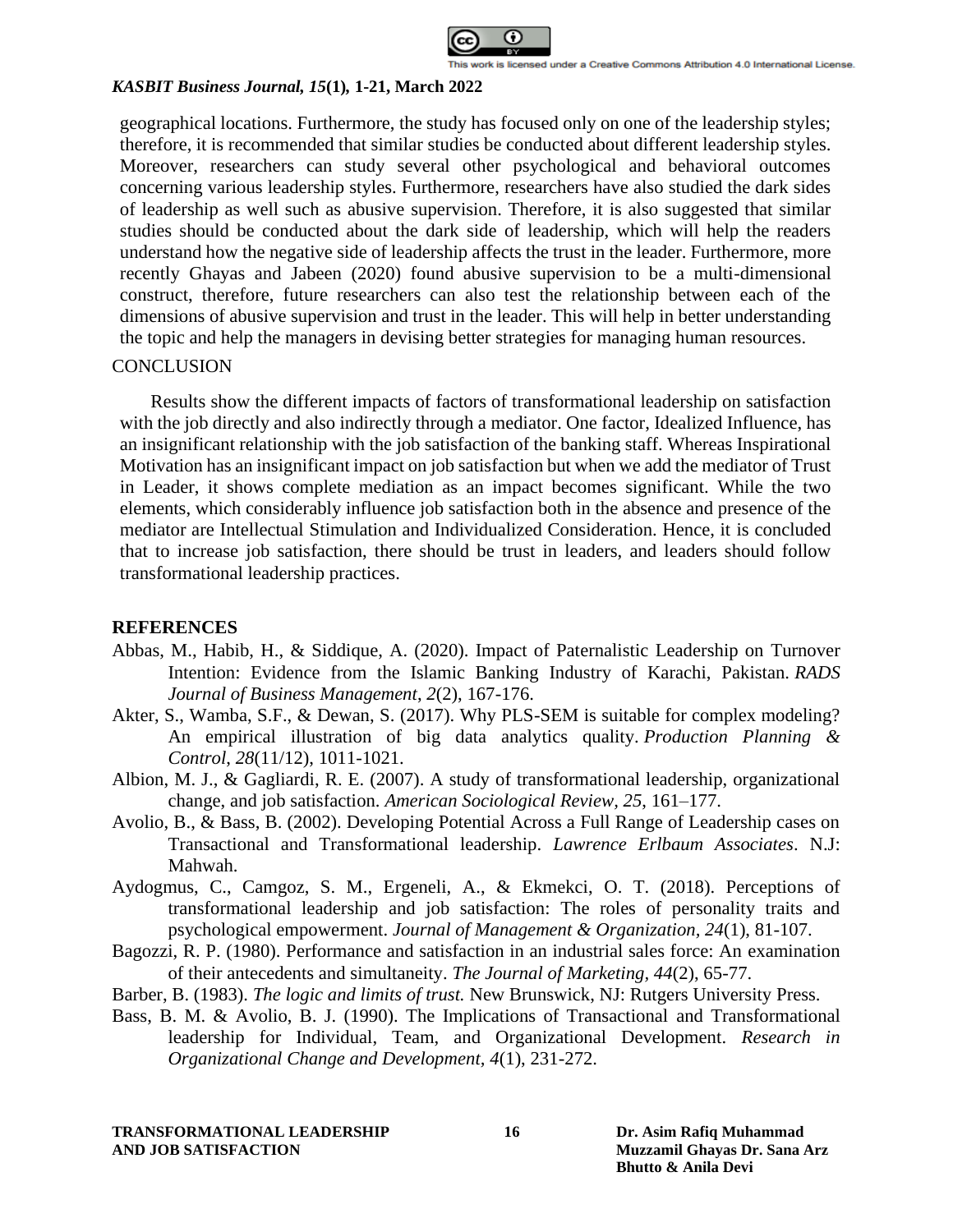

- Bass, B. M. (1990). *Bass &Stogdill's handbook of leadership: Theory, research, and managerial applications* (3rd ed.). New York, NY: Free Press.
- Bass, B. M., &Avolio, B. J. (1995). *MLQ, Multifactor leadership questionnaire.* Redwood City, CA; Mind Garden.
- Bass, B. M., &Avolio, B. J., (1992). *Multifactor leadership Questionnaire- Short Form 6S. Binghamton*, NY: Center for Leadership Studies.
- Bass, B.M&Avolio, B.J (1993). Transformational leadership: A response to critiques. In M.M. Chemer& R. Ayman, *Leadership Theory and Research: Perspectives and directions*. San Digo: Academic Press
- Bass, B.M. & Avolio, B.M. (2000). *MLQ Multifactor Leadership Questionnaire.* Second Edition.
- Bass, B.M. (1985). *Leadership and Performance beyond Expectations.* New York: Free Press.
- Bass, B.M., Avolio,B.J., Jung, D.I. &Berson, Y. (2003). Predicting Unit Performance by Assessing Transformational and Transactional Leadership. *Journal of Applied Psychology, 88*(2), 207-218.
- Bayram, H., & Dinç, S. (2015). Role of Transformational Leadership on Employee's Job Satisfaction: The Case of Private Universities in Bosnia and Herzegovina. *European Researcher, 93*(4), 270-281.
- Belias, D., & Koustelios, A. (2014). Transformational leadership and job satisfaction in the banking sector: *A review. International Review of Management and Marketing, 4*(3), 187- 200.
- Blau, P.M. Exchange and Power in social life. New York: Wiley, 1964.
- Boser U. (2018). *The Leap: The Science of Trust and Why it Matters.* New York, NY: Amazon Publishing.
- Bradach, J. L., &Eccles, R. G. (1989). Price, authority, and trust: From ideal types to plural forms. *Annual review of sociology, 15*(1), 97-118.
- Brown, S. P., & Peterson, R. A. (1994). The effect of effort on sales performance and job satisfaction. *The Journal of Marketing,58*(2), 70-80.
- Bryman, A. (1993). *Charisma and leadership in organizations.* London: Sage Publications.
- Bushra, F., Ahmad, U., &Naveed, A. (2011). Effect of transformational leadership on employees' job satisfaction and organizational commitment in the banking sector of Lahore (Pakistan). *International Journal of Business and Social science, 2*(18), 261-267.
- Byrne, B.M. (1989). *A primer of LISREL: Basic applications and programming for confirmatory factor analytic models.* New York: Springer- Verlag.
- Cechetti, N. P., Bellei, E. A., Biduski, D., Rodriguez, J. P. M., Roman, M. K., & De Marchi, A. C. B. (2019). Developing and implementing a gamification method to improve user engagement: A case study with an m-Health application for hypertension monitoring. *Telematics and Informatics*, *41*, 126-138.
- Chan, S.C.H. (2020). Transformational leadership, self-efficacy, and performance of volunteers in non-formal voluntary service education. *Journal of Management Development*, *39*(7/8), 929-943.
- Chen, C., Liao, J., & Wen, P. (2014). Why does formal mentoring matter? The mediating role of psychological safety and the moderating role of power distance orientation in the Chinese context. *The International Journal of Human Resource Management, 25*(8), 1112–1130.
- Cheng, B. S., Chou, L. F., Wu, T. Y., Huang, M. P., &Farh, J. L. (2004). Paternalistic leadership and subordinate responses: Establishing a leadership model in Chinese organizations. *Asian Journal of Social Psychology, 7*(1), 89-117.

**TRANSFORMATIONAL LEADERSHIP 17 Dr. Asim Rafiq Muhammad AND JOB SATISFACTION Muzzamil Ghayas Dr. Sana Arz**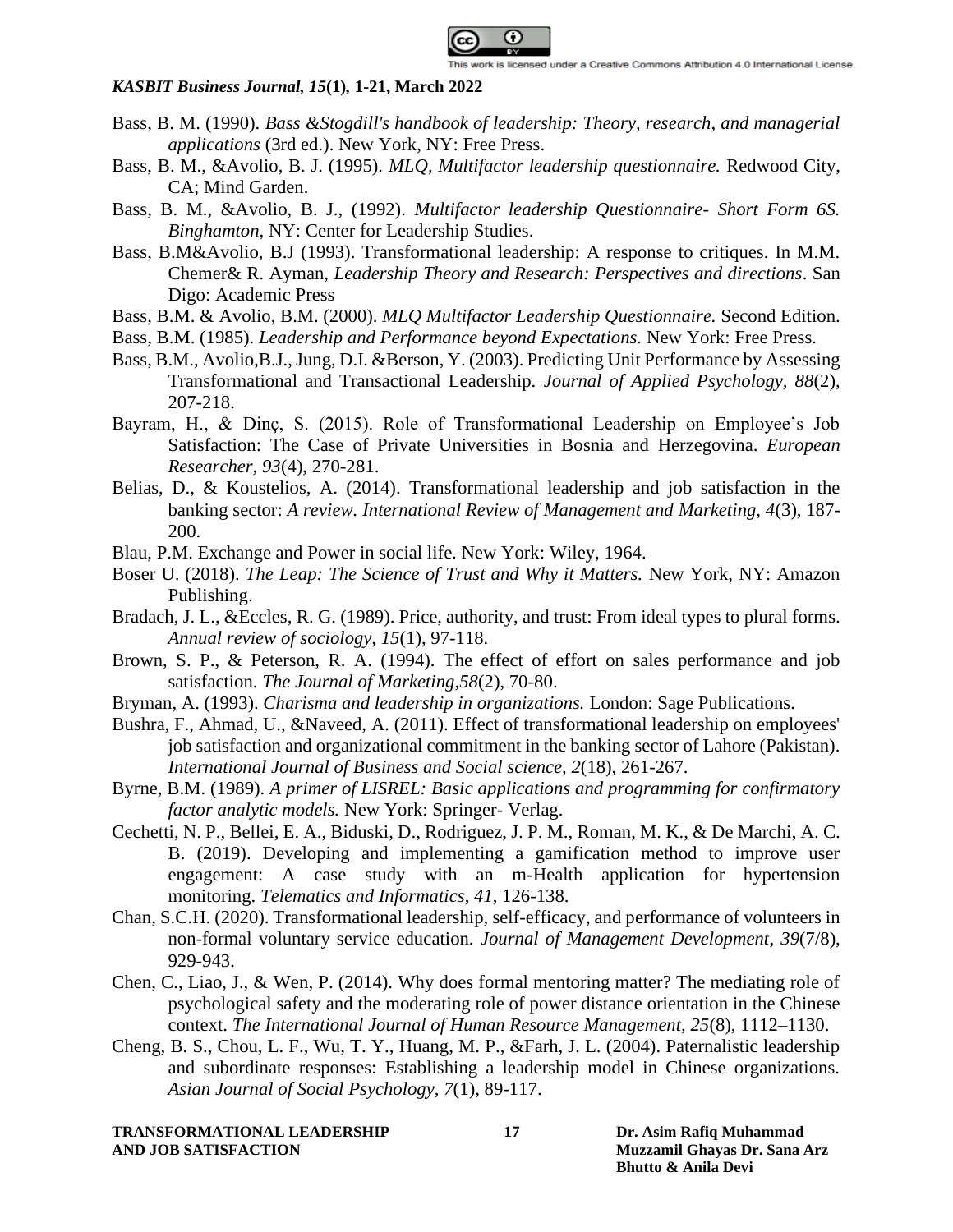

- Cummings, G. G., MacGregor, T., Davey, M., Lee, H., Wong, C. A., Lo, E., & Stafford, E. (2010). Leadership styles and outcome patterns for the nursing workforce and work environment: a systematic review. *International journal of nursing studies*, *47*(3), 363-385.
- Dansereau, F., Alutto, J.A., &Yammarino, F.J. (1984). Theory testing in organizational behavior: *The variant approach. Englewood Cliffs,* N.J.: Prentice-Hall.
- Darshan, G. (2011). Effects of transformational leadership on subordinate job satisfaction in leather companies in Ethiopia. *International Journal of Business Management and Economic Research, 2*(5), 284-296.
- Davis, J., Schoorman, D., Mayer, R., & Tan, T. H. (2000). The trusted general manager and business unit performance: Empirical evidence of competitive advantage. *Strategic Management Journal,* 21, 563-576.
- De Jong, J. P. J., & Hartog, D. N. D. (2007). How leaders influence employees' innovative behavior. *European Journal of Innovation Management, 10*(1), 41-64.
- Driscoll, J. W. (1978). Trust and participation in organizational decision-making as predictors of satisfaction. *Academy of Management Journal, 21*(1), 44–56.
- Farh, J.L., & Cheng, B.S. (2000). A cultural analysis of paternalistic leadership in Chinese organizations. In J. T. Li, A. S.Tsui, & E. Weldon (Eds.), *Management and organizations in the Chinese contexts* (pp. 84–127). London: MacMillan
- Fiedler, F.E.(1967).*The theory of leadership effectiveness.*NY: McGraw-Hill.
- Fleishman, E. A., & Harris, E. F. (1998). Patterns of leadership behavior related to employee grievances and turnover: Some post hoc reflections. *Personnel Psychology*, *51*(4), 825- 834.
- Furkan, B., Kara, E., Tascan, E., &Avsalli, H. (2010). The Effects of Leadership On Job Satisfaction (Visionary Leadership, Transformational leadership, Transactional leadership). 3rd International Symposium on Sustainable Development, (220-226)
- Ghayas, M. M., & Jabeen, R. (2020). Abusive Supervision: Dimensions & Scale. *New Horizons, 14*(1), 107-130.
- Gill, A. S., Flaschner, A. B., &Shacha, M. (2006). Mitigating stress and burnout by implementing transformational leadership. *International Journal of Contemporary Hospitality Management, 18*(6), 469-481.
- Gill, R. (2006). *Theory and Practice of Leadership.* London: SAGE Publications.
- Gouldner, Alvin W. (1960). The norm of reciprocity: A preliminary statement. American *Sociological Review, 25,*161-178. How Leaders Can Regain Trust in Untrusting Times. (August 2020) Retrieved from [https://knowledge.wharton.upenn.edu/article/leaders-can](https://knowledge.wharton.upenn.edu/article/leaders-can-restore-trust/)[restore-trust/.](https://knowledge.wharton.upenn.edu/article/leaders-can-restore-trust/)
- Hair, J., W. Black, B. Babin, R. Anderson, and R. Tatham. 2006. *Multivariate Data Analysis (Advance Online Publication)*. Upper Saddle River, NJ: Prentice-Hall.
- Hair, Joseph F., G. Tomas M. Hult, Christian M. Ringle, and Marko Sarstedt, eds. 2014. *A Primer on Partial Least Squares Structural Equations Modeling (PLS-SEM)*. Los Angeles: SAGE.
- Hanaysha, J. R., Khalid, K., Mat, N. K., Sarassina, F., Rahman, M. Y., & Zakaria, A. S. (2012)*. Transformational leadership and job satisfaction. American Journal of Economics, 2(4), 145-148.*
- Hawley K. (2012). Trust: *A Very Short Introduction*. Oxford: Oxford University Press.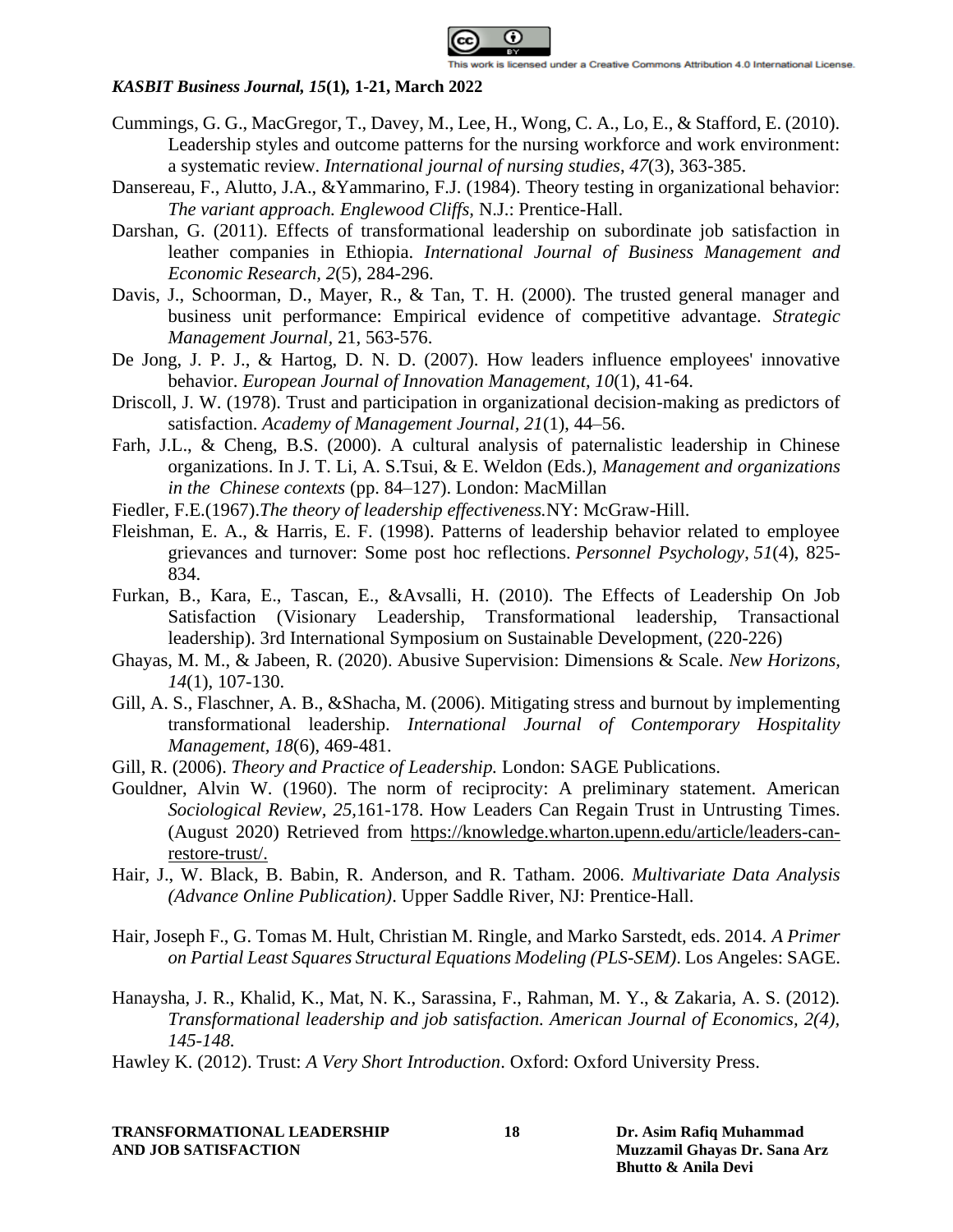

- Hogan, R., Curphy, G., & Hogan, J. (1994). What we know about leadership: Effectiveness and personality. *American Psychologist, 49*(6), 493-504.
- Howell, J.M. & Avolio, B.J. (1993). Transformational Leadership, Transactional Leadership, Locus of Control and Support for Innovation: Key Predictors of Consolidated-Business-Unit Performance. *Journal of Applied Psychology,78*(6), 891-902.
- Insan, A. N., Astuti, E. S., Raharjo, K., Hamid, D., &Brawijaya, M. (2013). The Effect of Transformational Leadership Model on Employees' Job Satisfaction and Performance at Perusahaan Listrik Negara (PLNPersero) in South Sulawesi, Indonesia. *In Information and Knowledge Management, 3*,135-142.
- Jung, D. & Avolio, B. (2000). Opening the black box: an experimental investigation of the mediating effects of trust and value congruence on transformational and transactional leadership. *Journal of Organizational Behavior, 21*(8), 949-964.
- Kerber, K. W., & Campbell, J. P. (1987). Job satisfaction: Identifying the important parts among computer sales and service personnel. *Journal of Business and Psychology*, *1*(4), 337-352.
- Khan, M. M. S., Ghayas, M. M., & Kashif, S. (2020). Servant Leadership and Organizational Commitment. *New Horizons*, *14*(2), 223-240.
- Kimura, T. (2012). Transformational leadership and job satisfaction: The mediating effects of perceptions of politics and market orientation in the Japanese context. *International Journal of Business Science and Applied Management, 7*(1), 29-42.
- Kirkpatrick, S. A., & Locke, E. A. (1996). Direct and indirect effects of three core charismatic leadership components on performance and attitudes. *Journal of Applied Psychology, 81*(1), 36-51.
- Kock, N. (2015). Common method bias in PLS-SEM: A full collinearity assessment approach. *International Journal of e-Collaboration (ijec)*, *11*(4), 1-10.
- Konovsky, M. A., & Pugh, D. S. (1994). Citizenship behavior and social exchange. *Academy of Management Journal, 37*(3), 656–669.
- Lok, P. & Crawford, J. (2004). The effect of organizational culture and leadership style on job satisfaction and organizational commitment: A cross-national comparison. *Journal of Management Development, 23*(4), 321-338.
- Long, C. S., Yusof, W. M. M., Kowang, T. O., &Heng, L. H. (2014). The impact of transformational leadership style on job satisfaction. *World Applied Sciences Journal, 29*(1), 117-124.
- Lord, R.G., Epitropaki, O., Foti, R. J., & Hansbrough, T. K. (2020). Implicit leadership theories, implicit followership theories, and dynamic processing of leadership information. *Annual Review of Organizational Psychology and Organizational Behavior, 7,* 49-74.
- Lu, H., While, A. E., & Barriball, K. L. (2005). Job satisfaction among nurses: A literature review. *International Journal of Nursing Studies, 42*(2), 211-227.
- Luthans, F. (2007). *Organizational Behavior.* New York: McGraw-Hill
- Mahmoud, A. H. (2008). A study of nurses' job satisfaction: the relationship to organizational commitment, perceived organizational support, transactional leadership, transformational leadership, and level of education. *European journal of scientific research, 22*(2), 286-295.
- Mayers, Andrew. 2013. *Introduction to Statistics and SPSS in Psychology*. Pearson Higher Ed.
- Nanus, B. (1989). *The Leader's Edge: The Seven Keys to Leadership in a Turbulent World*, Chicago, IL. Contemporary Books

**TRANSFORMATIONAL LEADERSHIP 19 Dr. Asim Rafiq Muhammad AND JOB SATISFACTION Muzzamil Ghayas Dr. Sana Arz**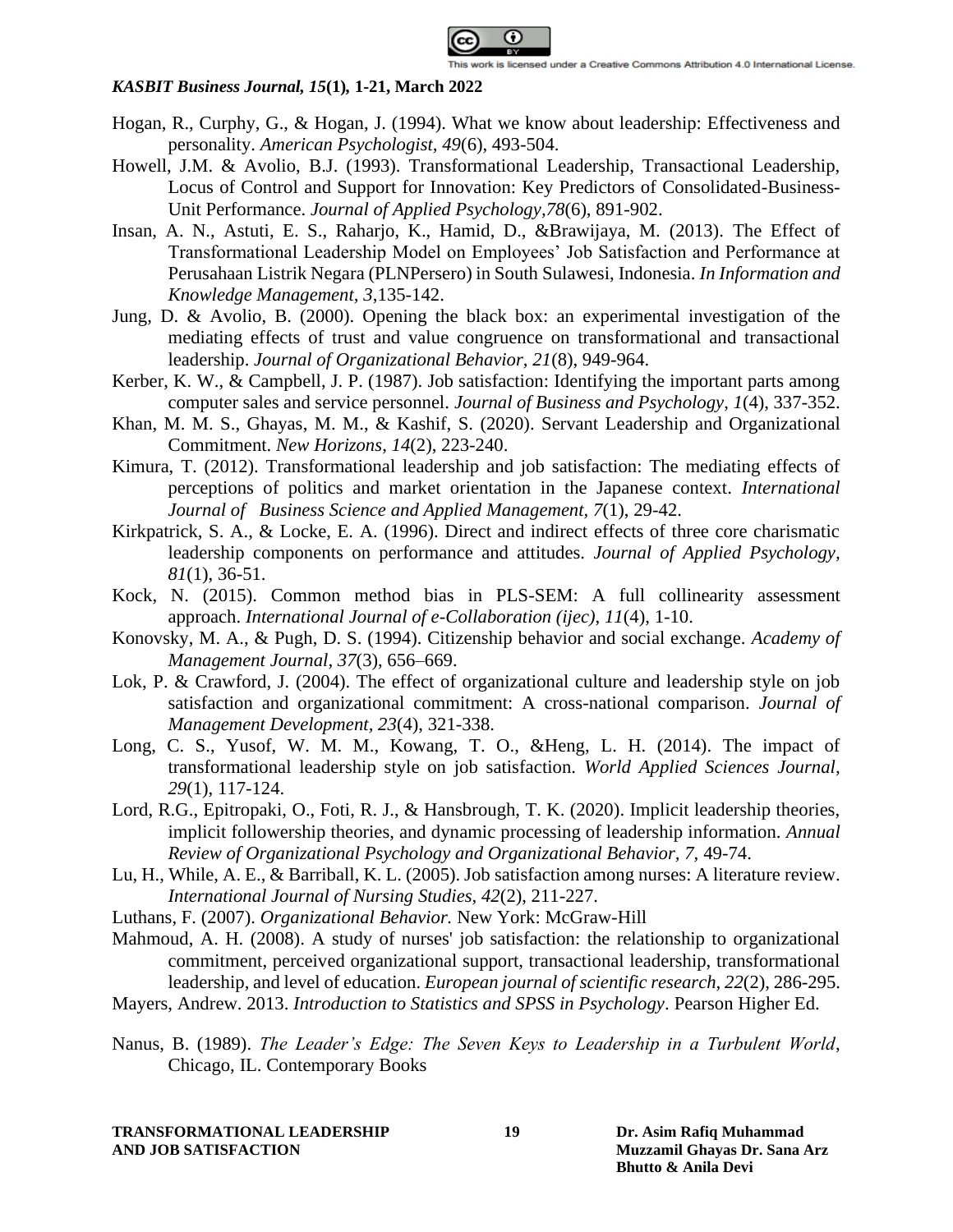

- Nielsen, K., Yarker, J., Randall, R., & Munir, F. (2009). The mediating effects of team and selfefficacy on the relationship between transformational leadership, and job satisfaction and psychological well-being in healthcare professionals: A cross-sectional questionnaire survey. *International Journal of Nursing Studies, 46*(9), 1236-1244.
- Omar, W. A., &Hussin, F. (2013). Transformational leadership style and job satisfaction relationship: A study of structural equation modeling (SEM). *International Journal of academic research in Business and Social Sciences, 3*(2), 346-365.
- Ouchi, W. G. (1981). *Theory Z: How American business can meet the Japanese challenge.* Reading, MA: Addison-Wesley.
- Peng, A. C., & Kim, D (2020). A meta-analytic test of the differential pathways linking ethical leadership to normative conduct*. Journal of Organizational Behavior, 41*(4), 348-368.
- Pillai, R., Schreisheim, C. & Williams, E. (1999). Fairness perceptions and trust as mediators for transformational and transactional leadership: a two-sample study. *Journal of Management, 25*(6),897-933.
- Podsakoff, P., MacKenzie, S., Moorman, R., & Fetter, R. (1990). Transformational leader behaviors and their effects on followers' trust in leader, satisfaction, and organizational citizenship behaviors. *Leadership Quarterly, 1*(2), 107-142.
- Prabowo, T.S., Noermijati, & Wirawan, D.I. (2018). The influence of transformational leadership and work motivation on employee performance is mediated by job satisfaction. *Journal of Applied Management, 16*(1), 119-125.
- Ramos, N. (2014). Transformational Leadership and Employee Job Satisfaction: The Case of Philippines Savings Bank Batangas Branches. *Asia Pacific Journal of Multidisciplinary Research, 2*(6), 6-14.
- Rao-Nicholson, R., Khan, Z., Akhtar, P., & Merchant, H. (2016). The impact of leadership on organizational ambidexterity and employee psychological safety in the global acquisitions of emerging market multinationals. *The International Journal of Human Resource Management, 27*(20), 2461-2487.

Redwood City, CA: Mind Garden.

- Sandy, W., Lynn, M.S., William, H.B., & Lois, T. (2002). role of fair treatment and rewards in perceptions of organizational support and leader-member exchange. *Journal of Applied Psychology, 87*(3), 590-598.
- Schepers, J., Wetzels, M., &Ruyter, K. D. (2005). Leadership styles in technology acceptance: do followers practice what leaders preach? *Managing Service Quality, 15*(6), 496-508.
- Schermerhorn, J. R. (1991). Management, 11th (ed). Hoboken: John Viley& Sons, Inc.
- Simons, T., & McLean Parks, J. (2001). Empty Words: The Impact of Perceived Managerial Integrity on Employees, Customers, and Profits. Working paper.
- Smithikrai, C., &Suwannadet, J. (2018). Authentic leadership and proactive work behavior: Moderated mediation effects of conscientiousness and organizational commitment. *The Journal of Behavioral Science, 13*(2), 94-106.
- Spector, P. E. (1997). *Job Satisfaction: Application, assessment, cause, and consequences.* Thousand Oaks, CA: Sage Publications, Inc
- Spector, P.E. (2003). Industrial and organizational psychology research and practice 3rd Ed., John Wiley & Sons, Inc, New York.
- Su F., Cheng D., & Wen S. (2019). Multilevel impacts of transformational leadership on service quality: evidence from China. *Front. Psychol.* 10:1252. 10.3389/fpsyg.2019.01252.

**TRANSFORMATIONAL LEADERSHIP 20 Dr. Asim Rafiq Muhammad AND JOB SATISFACTION Muzzamil Ghayas Dr. Sana Arz**